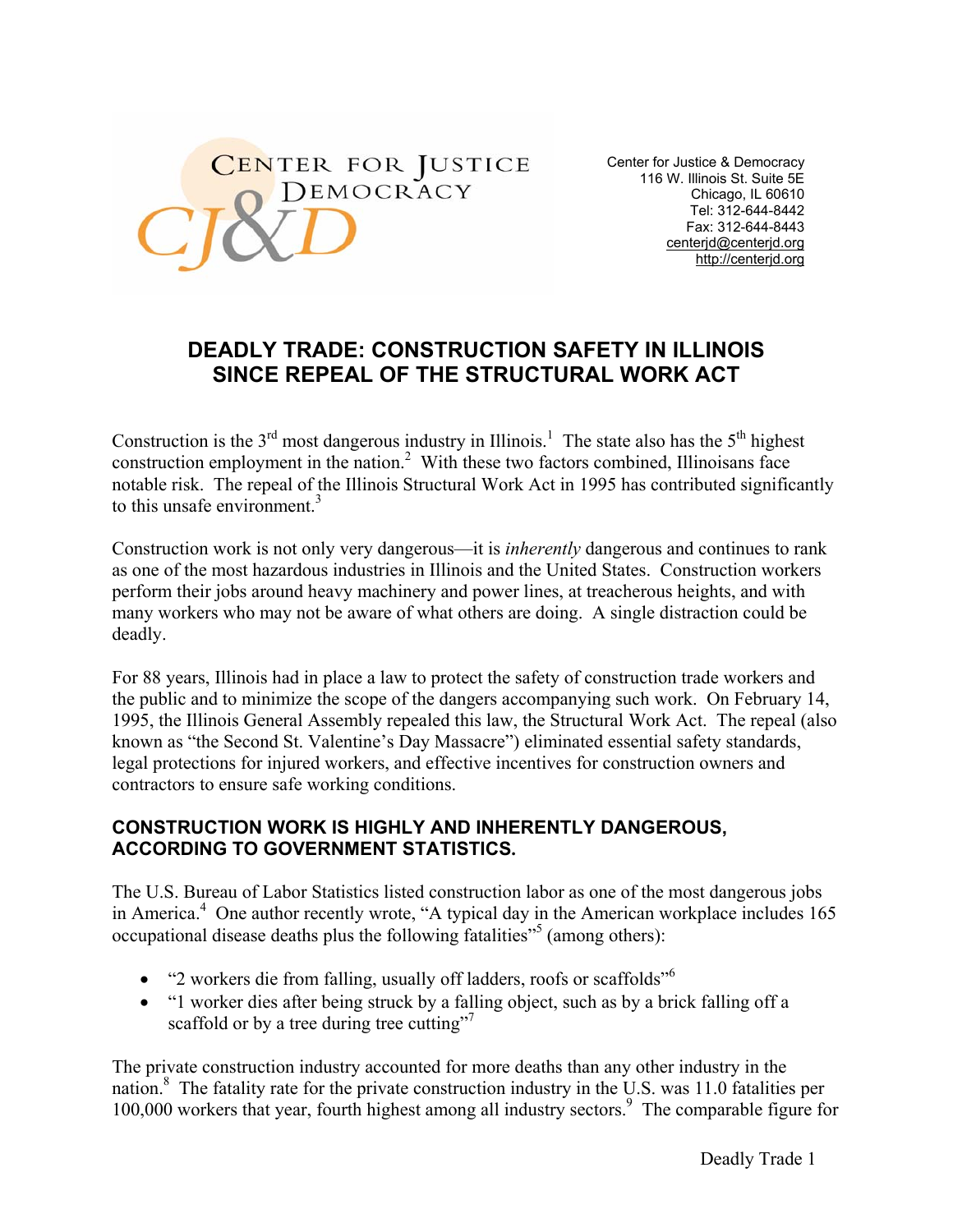all workers was 4.0 fatalities per  $100,000$  workers.<sup>10</sup> In 2005, there were 5,702 occupational fatalities.<sup>11</sup> One out of every 5 on-the-job fatalities was a construction worker.<sup>12</sup>

Of all major industry sectors, construction had the highest incidence rate of workplace injuries and illnesses that required recuperation away from work.<sup>13</sup> The incidence rate or total recordable case rate (number of nonfatal injuries/illnesses per 100 full-time workers) for construction in 2005 was 6.3, exceeding the total private industry rate of 4.6.<sup>14</sup> (See Table 1 below).

| National Construction Industry |                                            |                              | Cases with days away from work, job<br>transfer, or restriction |                                          |                                                 |                              |                                   |
|--------------------------------|--------------------------------------------|------------------------------|-----------------------------------------------------------------|------------------------------------------|-------------------------------------------------|------------------------------|-----------------------------------|
| Year                           | Average<br>annual<br>employment<br>(000's) | Total<br>recordable<br>cases | Total $1$                                                       | Cases with<br>days away<br>from work $2$ | Cases with<br>job transfer<br>or<br>restriction | Other<br>recordable<br>cases | Cases<br>without lost<br>workdays |
| 1994                           | 5,010.0                                    | 11.8                         | 5.5                                                             | 4.9                                      |                                                 |                              | 6.3                               |
| 1995                           | 5,088.1                                    | 10.6                         | 4.9                                                             | 4.2                                      |                                                 |                              | 5.8                               |
| 1996                           | 5,359.7                                    | 9.9                          | 4.5                                                             | 3.7                                      |                                                 |                              | 5.4                               |
| 1997                           | 5,637.1                                    | 9.5                          | 4.4                                                             | 3.6                                      |                                                 |                              | 5.0                               |
| 1998                           | 5,949.5                                    | 8.8                          | 4.0                                                             | 3.3                                      |                                                 |                              | 4.8                               |
| 1999                           | 6,337.3                                    | 8.6                          | 4.2                                                             | 3.3                                      |                                                 |                              | 4.4                               |
| 2000                           | 6,623.0                                    | 8.3                          | 4.1                                                             | 3.2                                      |                                                 |                              | 4.2                               |
| 2001                           |                                            | 7.9                          | 4.0                                                             | 3.0                                      |                                                 |                              | 3.9                               |
| 2002                           |                                            | 7.1                          | 3.8                                                             | 2.8                                      | 1.1                                             | 3.2                          |                                   |
| 2003                           | 6,672.4                                    | 6.8                          | 3.6                                                             | 2.6                                      | 1.0                                             | 3.2                          |                                   |
| 2004                           | 6,916.4                                    | 6.4                          | 3.4                                                             | 2.4                                      | 0.9                                             | 3.0                          |                                   |
| 2005                           | 7,166.6                                    | 6.3                          | 3.4                                                             | 2.4                                      | 1.0                                             | 2.9                          |                                   |

**Table 1. National Nonfatal Occupational Injury & Illness Incidence Rates Per 100 Full-Time Workers in the Construction Industry, 1992-2005** 

Sources: U.S. Bureau of Labor Statistics, "Workplace Injuries and Illnesses in 1994, 1995, 1996, 1997, 1998, 1999, 2000, 2001, 2002, 2003, 2004, 2005," (15 December 1995): 5; (12 March 1997): 6; (17 December 1997): 6; (17 December 1998): 6; (16 December 1999): 6; (12 December 2000): 6; (18 December 2001): 6; (19 December 2002): 6; (18 December 2003): 6; (14 December 2004): 7; (17 November 2005): 11; (19 October 2006): 11.

Of those reported cases involving days away from work, the most common event that precipitated worker injury in private construction in 2005 was contact with objects, which accounted for 35 percent of cases.<sup>15</sup> As documented in Table 2 below, "struck by object" (20 percent), such as a falling piece of machinery or scaffold and "falls" (23 percent) were also frequent events from 2003 through  $2005$ .<sup>16</sup>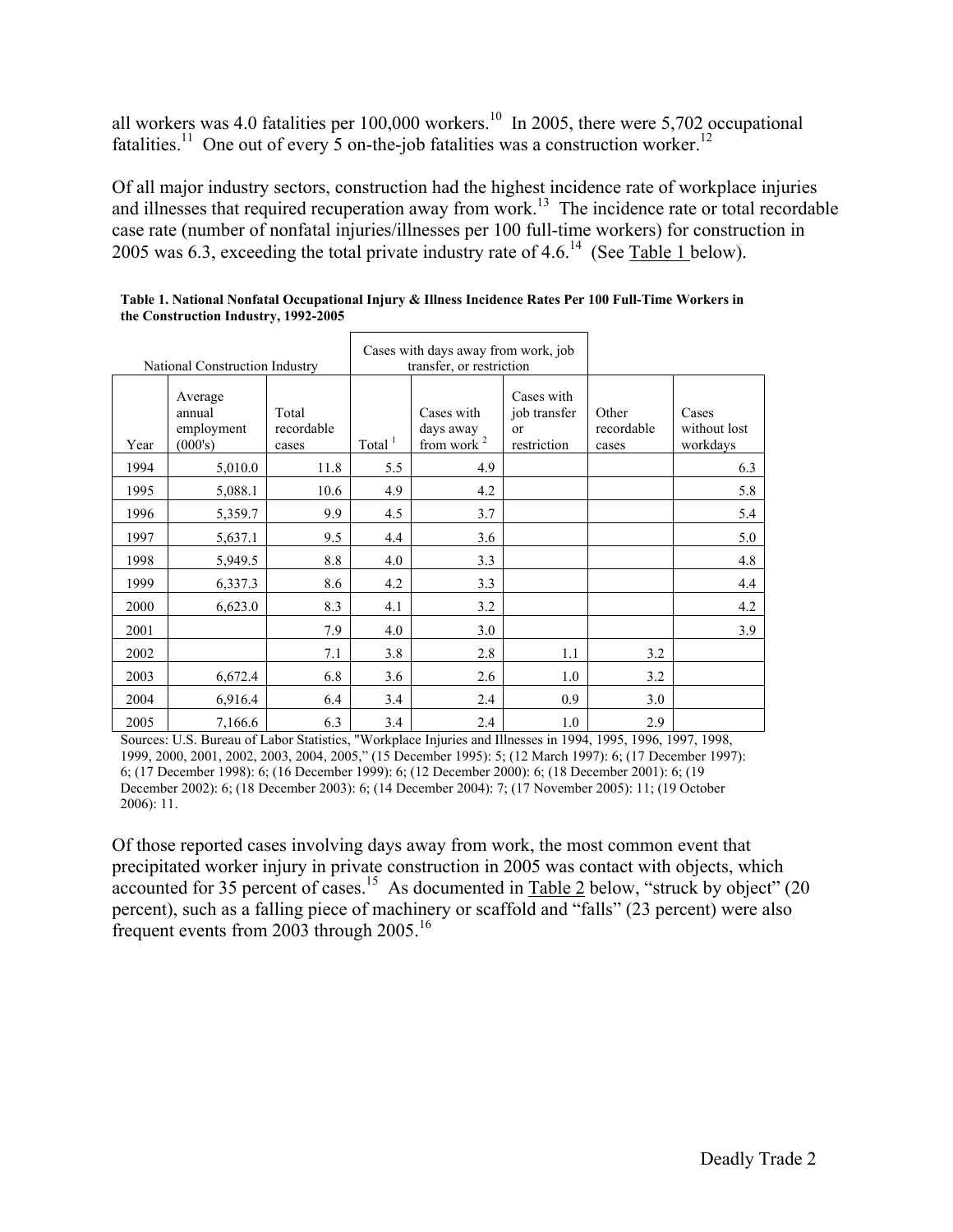| Event or exposure                  | 2003    | 2004    | 2005    |         |
|------------------------------------|---------|---------|---------|---------|
|                                    | Number  | Number  | Number  | percent |
|                                    |         |         |         | 100     |
| Total                              | 155,420 | 153,200 | 157,070 | percent |
|                                    |         |         |         | 35      |
| Contact with objects and equipment | 54,230  | 51,830  | 55,590  | percent |
|                                    |         |         |         | 23      |
| Falls                              | 37,100  | 35,480  | 36,360  | percent |
|                                    |         |         |         | 14      |
| Fall to lower level                | 20,280  | 20,950  | 21,750  | percent |
|                                    |         |         |         | 8       |
| Fall on same level                 | 14,050  | 12,700  | 12,360  | percent |
|                                    |         |         |         | 18      |
| Overexertion                       | 30,390  | 30,460  | 28,520  | percent |
|                                    |         |         |         | 20      |
| Struck by object                   | 28,890  | 27,950  | 30,640  | percent |
|                                    |         |         |         | 8       |
| Struck against object              | 13,570  | 12,720  | 12,600  | percent |

**Table 2. Nonfatal Injuries and Illnesses Involving Days Away From Work in the Construction Industry, U.S., 2003-2005** 

Source: Bureau of Labor Statistics, "Nonfatal Cases Involving Days Away From Work: Selected Characteristics"

One of the most debilitating work injuries are musculoskeletal disorders, which are defined as an "injury or disorder of the muscles, nerves, tendons, joints, cartilage, or spinal discs."<sup>17</sup> Nearly 10 percent of all injuries due to musculoskeletal disorders (MSDs) in 2005 occurred in construction.<sup>18</sup> During that year, MSD cases in the industry caused the worker to miss a median of 10 days away from work—one day more than the median for all workers.<sup>19</sup>

## **Falls**

The hazards of falling are especially prevalent in the construction industry. Falls have been the second leading cause of workplace fatalities in the nation since 1999.<sup>20</sup> The total number of fatal falls peaked at 822 in 2004.<sup>21</sup> The U.S. Bureau of Labor Statistics lists falls as one of the four most frequent work-related fatal events from 1992 to 2005.<sup>22</sup> The private construction industry accounted for over half of the 2,177 American workers who fell to their death from 2003 to 2005  $(55$  percent).<sup>23</sup>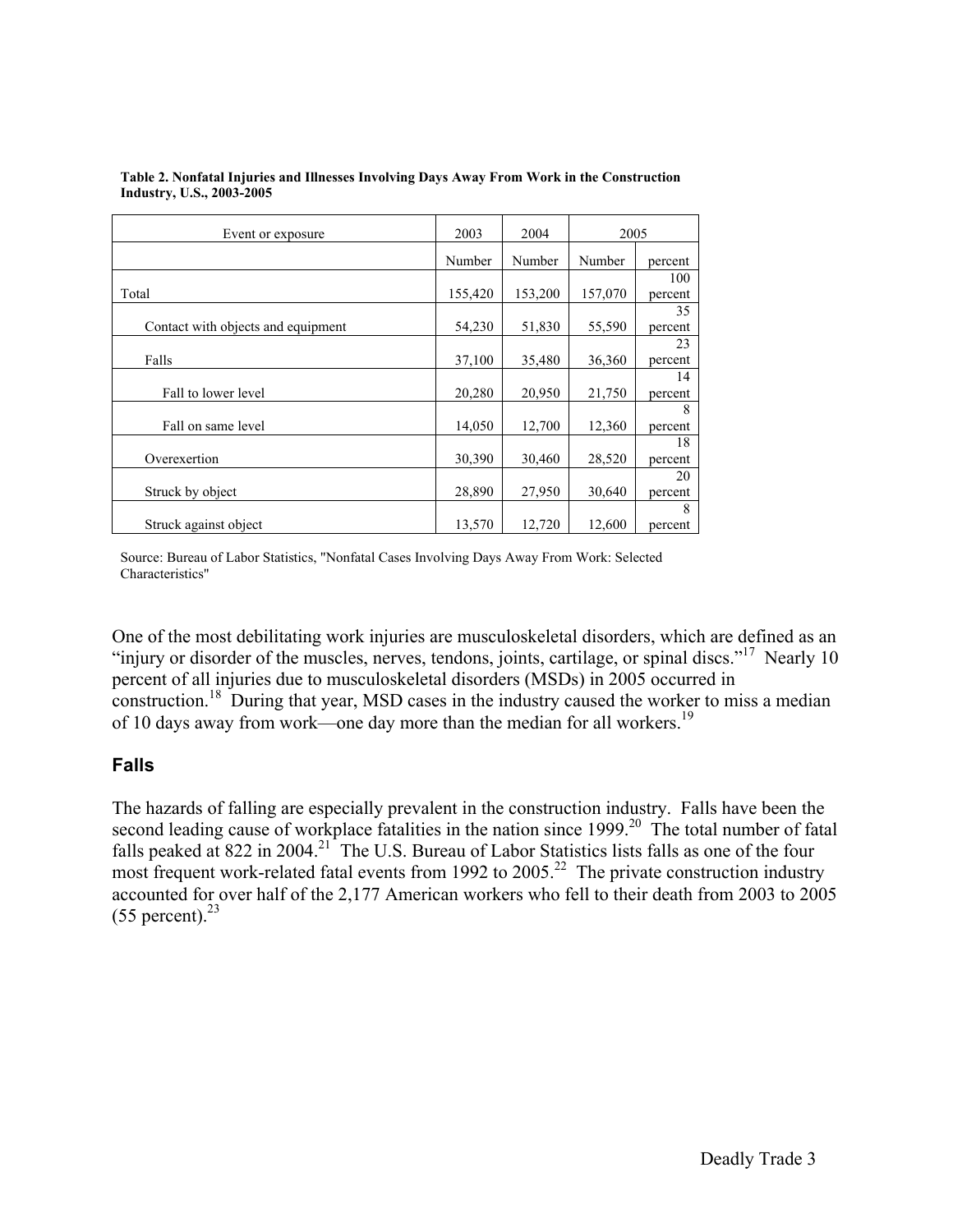#### **Graph 1**.



The four most frequent work-related fatal events, 1992-2005

Source: U.S. Bureau of Labor Statistics, "National Census of Fatal Occupational Injuries in 2005," (10 August 2006): 2.

Construction also leads the nation's industries in nonfatal falls. In 2005 the incidence rate for nonfatal falls to a lower level in construction was 33.2 – more than double that of the next most dangerous industry (natural resources and mining,  $14.8$ ).<sup>24</sup>

#### **Day Laborers**

Construction labor is the top job employing day laborers.<sup>25</sup> Construction contractors often hire day laborers to cut costs, but the costs in human life and suffering for day laborers are just beginning to be measured.

The recent National Day Labor Study, "On the Corner: Day Labor in the United States" reports "one in five day laborers has suffered a work-related injury."<sup>26</sup> In addition, "more than half of those who were injured in the past year did not receive medical care. More than two-thirds of injured day laborers have lost time from work."<sup>27</sup> The Midwest and Illinois are no safer for these workers. "About three-quarters of day laborers nationwide find their occupations to be dangerous, while in the Midwest, where roofing jobs are undertaken at significantly higher rates than in the other regions, and astounding 92 percent find their work to be dangerous."<sup>28</sup> These inordinately high injury rates can be attributed to several factors, including discriminatory assignment to the most dangerous work, inadequate tools and safety equipment, and poor safety training. 29

NOTE: Data from 2001 exclude fatalities resulting from the September 11 terrorist attacks.<br>SOURCE: US Department of Labor, Bureau of Labor Statistics, Census of Fatal Occupational Injuries, 2005.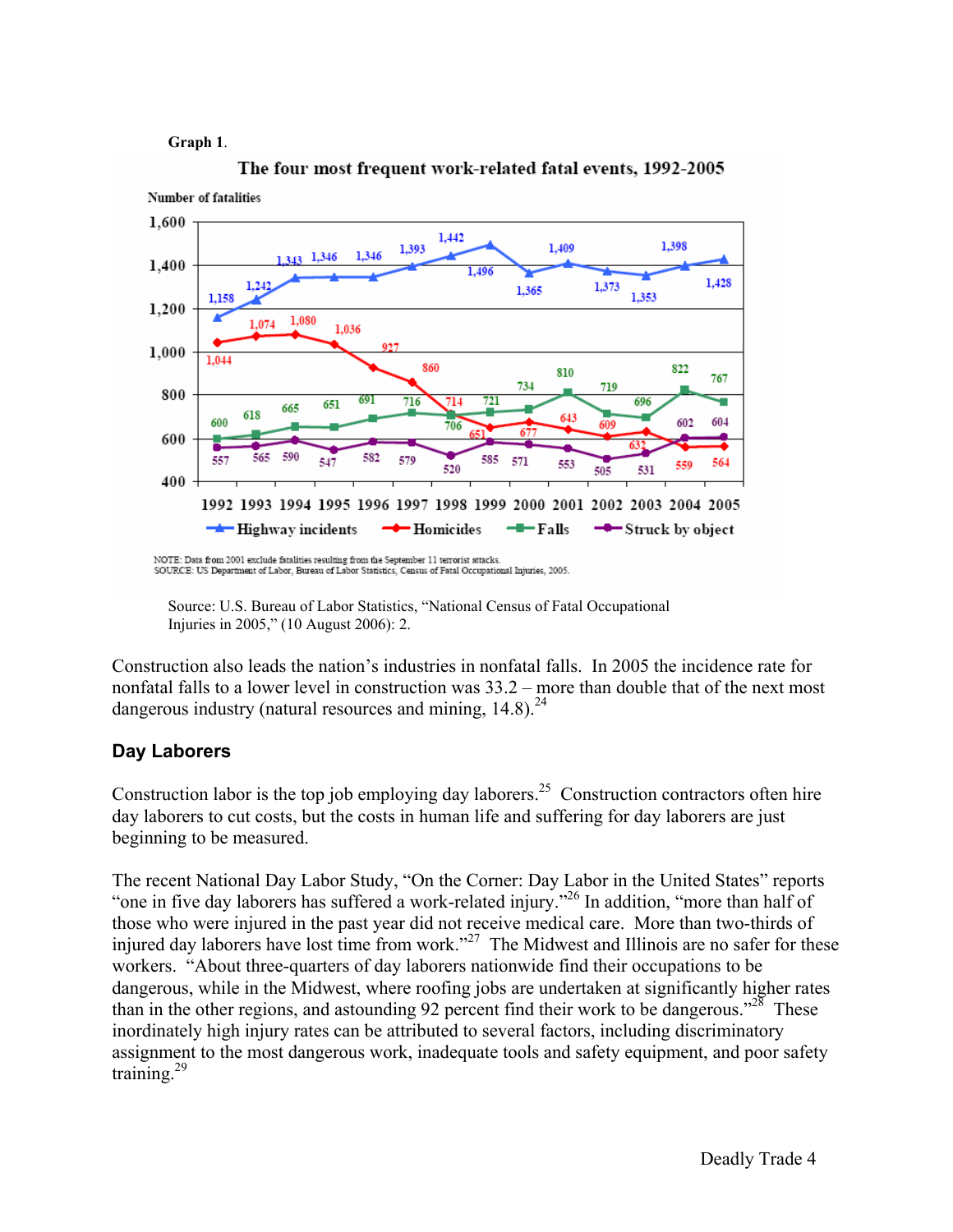The as-needed hiring nature of day labor makes it easier for contractors to ignore critical safety concerns because these workers are vulnerable and frightened. As the study notes, "[T]he inescapable conclusions are that day laborers are hired to undertake some of the most dangerous jobs at a worksite and there is little, if any, meaningful enforcement of health and safety laws. Day laborers continue to endure unsafe working conditions, mainly because they fear that if they speak up, complain, or otherwise challenge these conditions, they will either be fired or not paid for their work<sup>7,30</sup>

### **THE OCCUPATIONAL AND SAFETY HEALTH ADMINISTRATION (OSHA) DOES A POOR JOB ENSURING WORKPLACE SAFETY**

The Occupational Safety and Health Administration (OSHA) is supposed to assure the safety and health of America's construction workers - but it doesn't. OSHA is an agency of the U.S. Department of Labor. It was created by Congress under the Occupational Safety and Health Act of 1970 (OSH Act).<sup>31</sup> OSHA's stated mission is "to assure the safety and health of America's workers by setting and enforcing standards; providing training, outreach, and education; establishing partnerships; and encouraging continual improvement in workplace safety and health."<sup>32</sup> It has the authority to issue standards and rules, conduct workplace inspections and investigations, impose penalties and respond to worker complaints.<sup>33</sup>

Almost every worker and employer in the United States comes under OSHA's jurisdiction.<sup>34</sup> Private-sector workers are covered by an OSHA regional office under federal OSHA or an OSHA program run by their state government.<sup>35</sup> Public-sector workers are only covered in states that operate their own OSHA programs.<sup>36</sup> Federal OSHA approves and monitors state plans and may subsidize up to 50 percent of an approved plan's operating costs.<sup>37</sup> State OSHA programs must meet but can exceed the federal program's worker protection standards.

OSHA has a long way to go to achieve its safety objectives. On average, 16 workers were killed and more than 12,000 were injured or made ill each day of 2005, according to the most recent government statistics available<sup>38</sup> These numbers do not include worker deaths from illnesses caused by occupational exposures, which claim an estimated 50,000 to 60,000 lives every year, nor do they accurately reflect the extent of workplace injuries and illnesses in the United States.<sup>39</sup>

OSHA has a multitude of construction safety standards from eye protection to steel erection;  $40$ however, violations of these standards abound, suggesting that OSHA's regulatory structure is failing to work.

Three of the top ten OSHA violations of 2006 relate to standards covering occupations in construction (scaffolding, fall protection and ladders).<sup>41</sup> Even in light of these frequent citations, safety violations in construction continue. In 2006, "For the fifth year in a row, Scaffolds – General Requirements was far and away OSHA's most violated standard," according to the online publication *Occupational Hazards*. 42 The majority of these violations were injuries that could have been prevented with proper investigation and enforcement.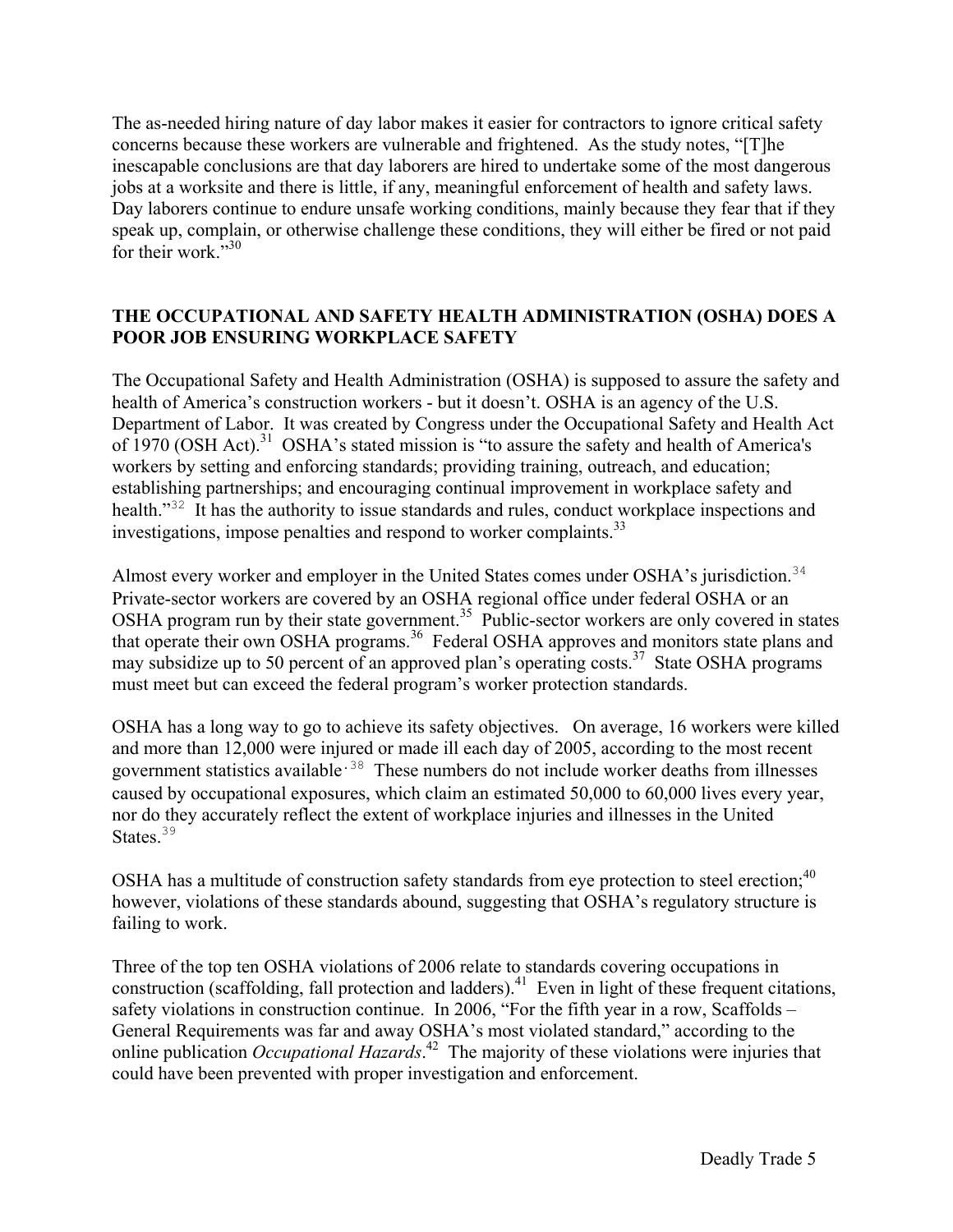But the industry's safety record continues to be terrible. In Illinois in 2006, the construction industry accounted for 21 of the 46 fatalities investigated by OSHA—almost half of the total (46 percent) $43$  – though construction employed less than 5 percent of the total workforce population in that year.<sup>44</sup> By comparison, region wide, construction accounted for 47 of the 133 fatalities (35.7 percent) for the same year.45

The following examples of accidents investigated by OSHA in Illinois in 2004 illustrate how poorly OSHA enforcement is working.<sup>46</sup>

- "Two employees were landing bundles of metal decking on the roof. After landing a bundle of decking, the chokers were released and the crane was signaled to raise, when one of the chokers caught the bundle causing it to shift. When the bundle shifted, one of the employees lost his balance and fell 18' to the ground. The 19-year-old employee was paralyzed from the chest down. There was fall protection on the site; however, the foreman did not require the use of the fall protection equipment."<sup>47</sup>
- "A 38-year old worker was climbing a ladder that was not secured and stable, resulting in a fall" (of approximately 15'). "Employee was in a coma for 8 days." $48$
- "A 51-year-old owner was working from a fabricated frame scaffold" (approximately 74 inches from the floor) "while removing concrete block from an interior wall.… The owner fell from the scaffold and sustained severe head trauma. He was transported to the hospital and pronounced dead."<sup>49</sup>

The financial cost of workplace injuries and death is just as alarming. For example, a March 2007 report by Liberty Mutual, the nation's largest workers' compensation insurer, found that: occupational injuries cost U.S. employers \$48.6 billion in direct costs alone (*i.e.*, medical and lost wage payments); and businesses pay between \$145.8 billion and \$291.6 billion in direct and indirect (*i.e.*, overtime, training and lost productivity) workers' compensation losses each year.<sup>50</sup> A subsequent analysis by the AFL-CIO revealed that Liberty Mutual significantly underestimated these costs. 51

## **Setting the Stage for Future Injuries**

**Insufficient number of inspectors.** There are not enough OSHA inspectors to enforce workerprotection laws in the United States.<sup>52</sup> OSHA does not have the resources to inspect all construction work. According to a 2007 report by the AFL-CIO, "At its current staffing and inspection levels, it would take federal OSHA 133 years to inspect each workplace under its jurisdiction just once."<sup>53</sup> In fiscal year (FY) 2006, there were at most 2,112 federal and state OSHA inspectors responsible for enforcing the law at approximately eight million workplaces.<sup>54</sup> The current level of federal and state OSHA inspectors provides one inspector for every 63,670 workers.<sup>55</sup> The agency further exacerbates the problem when it notifies employers of an upcoming inspection. Lisa Cullen documents a widespread concern of employees that OSHA's surprise initial visits to worksites are merely used to inform employers of a planned future inspection; therefore, OSHA investigators rarely see the true environment of a workplace.<sup>56</sup>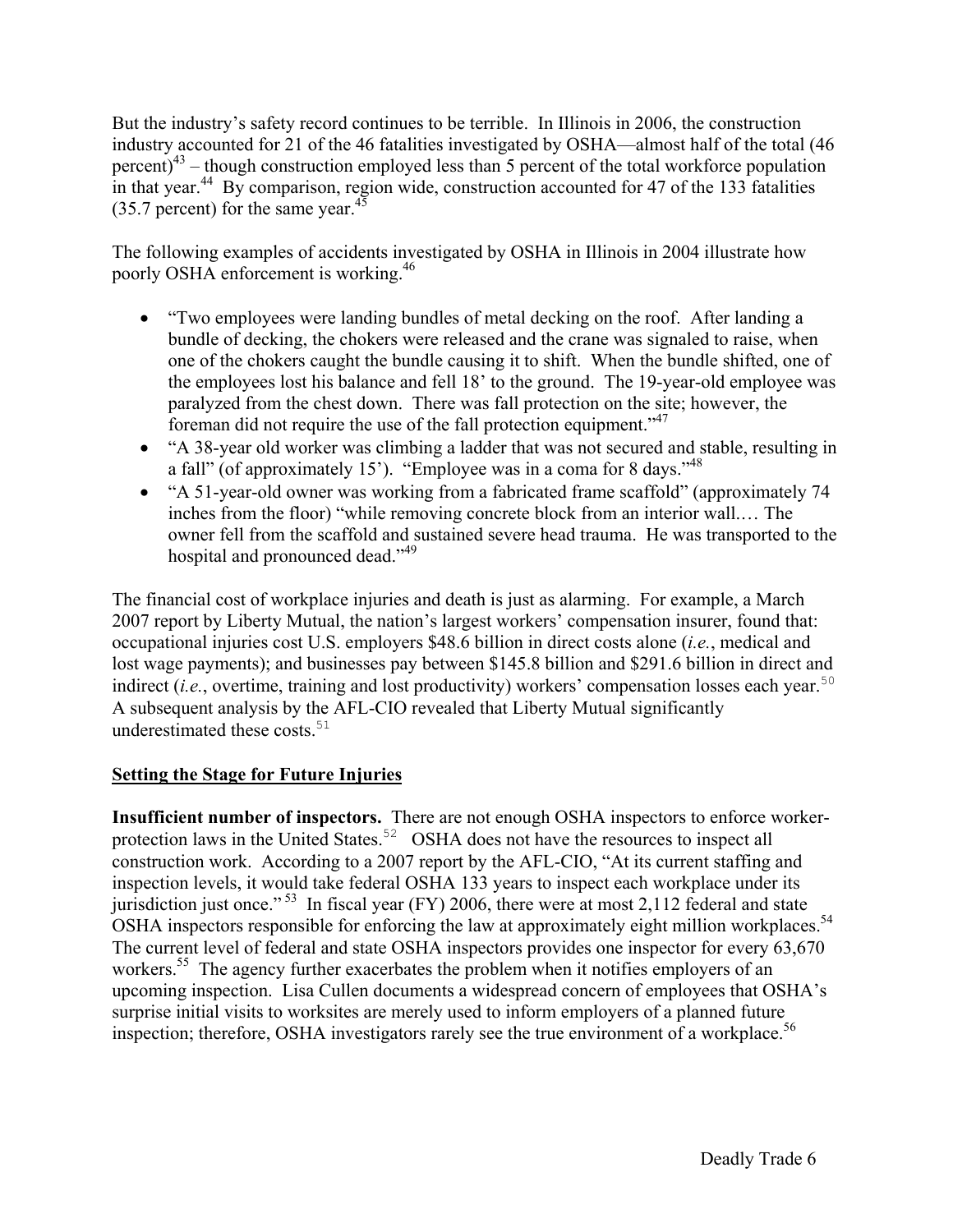Because few inspections are conducted in relation to the size of construction activity, the deterrent effect of OSHA inspections has generally been minimal to nonexistent in the construction industry.

Illinois workplaces are covered by five area OSHA offices: North Aurora, Chicago North, Calumet City, Fairview Heights and Peoria. This year, OSHA plans to conduct 1,342 construction inspections in Illinois. 57 Though OSHA reserves at least half of its yearly inspections for the construction industry, the number of construction sites in the state far exceeds the number OSHA can inspect.<sup>58</sup> According to a 2007 AFL-CIO report, it would take 121 years for OSHA to inspect all jobsites in Illinois.<sup>59</sup>

In response to this dilemma, OSHA in Illinois has adopted "local emphasis programs," or "LEPs," to target construction inspections to "address hazards we see prevalent on construction sites."<sup>60</sup> There are currently 6 different LEPs implemented by various district OSHA offices throughout Illinois, covering work from trenches to road construction. According to the OSHA Regional Notice Directive continuing this Program through September of 2007, "this LEP is designed to increase inspection activity, provide tracking, enhance expertise and formalize procedures". 61

**Penalties too low, too infrequent.** The dollar amounts and number of federal and state OSHA penalties are trivial, giving employers no incentive to comply with health and safety rules. According to an analysis of government statistics by the AFL-CIO $62$ .

- In FY 2005 and 2006, the average penalty per serious violation of the OSHA Act totaled \$881 (\$873 for federal OSHA, \$890 for state OSHA plans). A violation is considered "serious" if it poses a substantial probability of death or serious physical harm to workers.
- ! Federal OSHA issued 446 willful violations in FY 2006. The average penalty for a willful violation dropped substantially from \$43,294 in FY 2005 to \$32,158 in FY 2006.
- ! In FY 2006, state-run OSHAs issued 153 willful violations, with an average penalty of \$23,519, and 2,482 repeat violations, with an average penalty of \$1,916 per violation.
- ! There were 467 inspections involving persistent violators in FY 2006, a 21 percent decrease from the previous year. Persistent violators don't face enhanced penalties; they are usually subjected to increased oversight by OSHA or consultants.
- IN FY 2006, the Department of Labor referred 11 persistent violator cases to the Justice Department for criminal prosecution. Employers may face criminal prosecution if a willful violation causes a worker's death.
- Though many workers die on the job or from occupational diseases because of employers' reckless disregard for worker safety, prosecutions are extremely rare.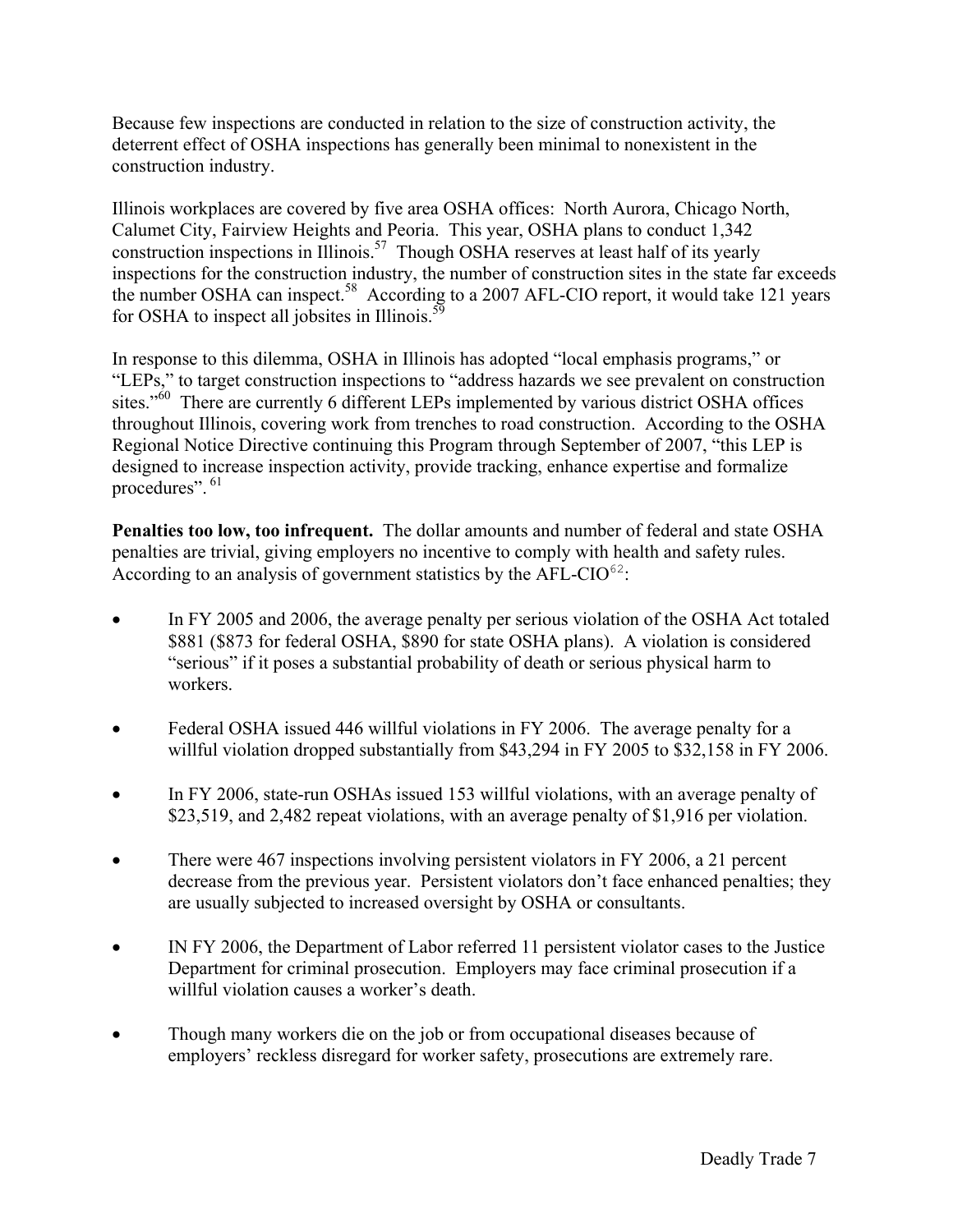**Voluntary compliance over standards and enforcement.** At the behest of the Bush administration, OSHA has pursued a "voluntary compliance strategy," reaching agreements with businesses and industry associations to police themselves.<sup>63</sup> Such voluntary programs often fail to address specific workplace hazards or have any enforcement power. As Peg Seminario, Director of Occupational Safety and Health at the AFL-CIO, told a Senate subcommittee on April 26, 2007: "With this approach, OSHA has abandoned its leadership role in safety and health, choosing to work with individual employers, rather than taking bold action to bring about broad and meaningful change in working conditions on an industry-wide and national level.<sup>64</sup>

Moreover, only companies with strong safety records can participate in voluntary programs, leaving businesses with less than stellar records without an incentive to make their workplaces safer and healthier. "OSHA has been focusing on the best companies in their voluntary protection program while doing nothing in the area of standard setting," Seminario explained to the *New York Times*. "They've simply gotten out of the standard-setting business in favor of industry partnerships that have no teeth."<sup>65</sup>

**Regulatory inaction.** Rulemaking at OSHA has ground to a halt. Under Bush, OSHA has eliminated dozens of existing regulations, repeatedly delayed the adoption of others and pulled countless safety and health rules from its regulatory agenda. OSHA has also issued the fewest significant health and safety regulations in the agency's history. For example, it took OSHA five years to issue its first major rule – a standard on hexavalent chromium, a cancer-causing chemical – and that was done under court order.<sup>66</sup>

As Dr. David Michaels, an occupational health expert at George Washington University, recently told the *New York Times*, "The people at OSHA have no interest in running a regulatory agency…. If they ever knew how to issue regulations, they've forgotten. The concern about protecting workers has gone out the window."<sup>67</sup>

**Reliance on incomplete injury and illness data.** OSHA has ignored evidence that the annual number of workplace injuries and illnesses is much higher than what's reported by employers. <sup>68</sup> Instead, agency officials continue to rely on employer reports of workplace injuries as evidence that agency policies are effective. This has serious consequences for worker health and safety.

As the AFL-CIO recently put it, "Reliable data is needed to have an accurate picture of the true nature and toll of workplace injuries and illnesses, to develop policies and initiatives to address identified problems and to assess the effectiveness of efforts to reduce this toll and address safety and health hazards."<sup>69</sup>

**Budget problems.** Since FY 2001, OSHA's budget has been cut by \$25 million. The President's proposed 2008 budget for OSHA is \$490 million. Of that amount, 27 percent (\$134.1 million) is allocated to compliance assistance programs for employers. Since taking office, the Bush administration has increased the budget for such programs by nearly \$29 million.<sup>70</sup> In contrast, every year the White House has tried to decrease or eliminate funding for OSHA worker safety and health training and education programs. As in FY 2006 and FY 2007, the Administration not designated any funding for these programs in FY 2008.<sup>71</sup>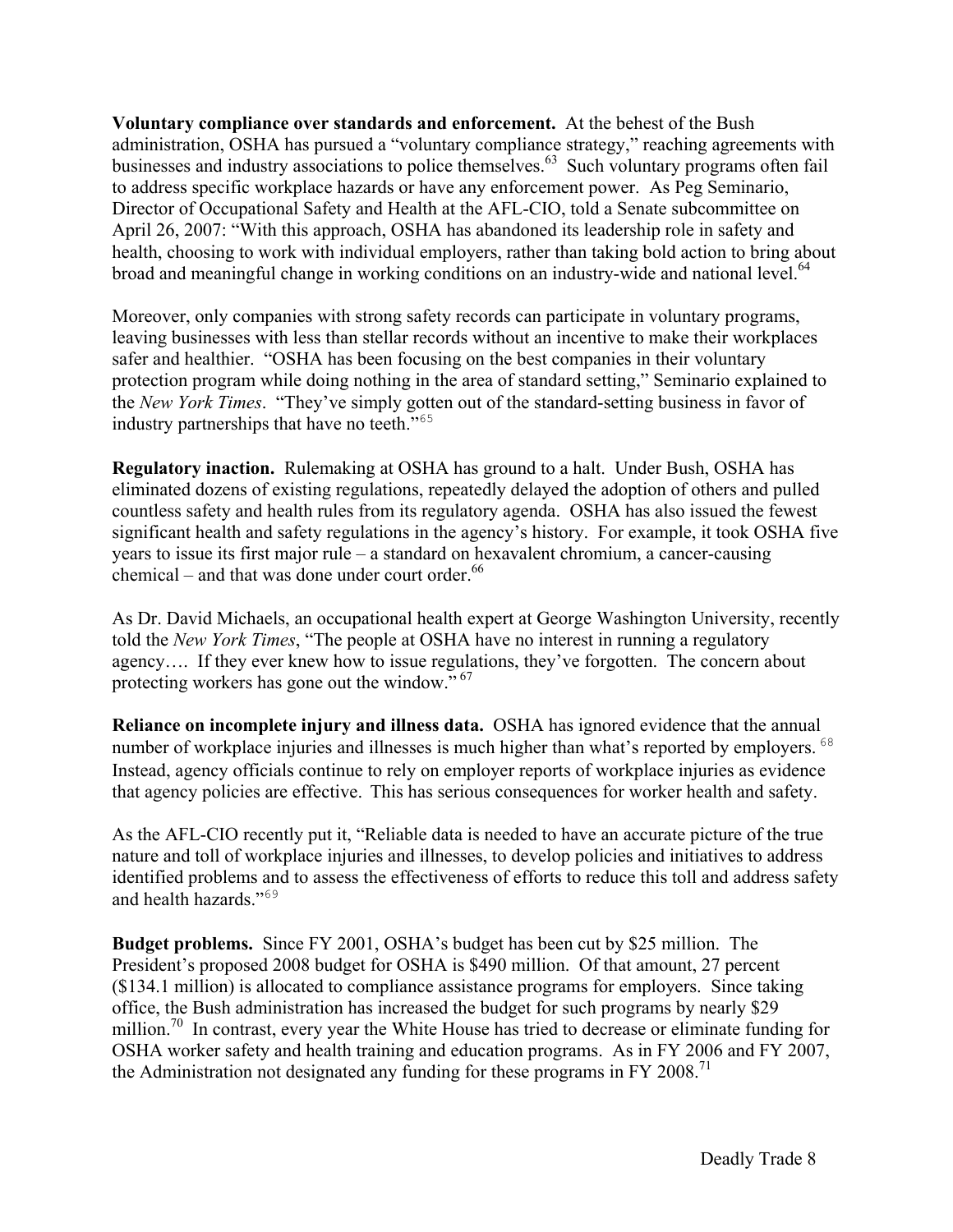**Staffing problems.** Since 2001, OSHA has eliminated almost 200 full-time positions. The number of federal OSHA enforcement staff has been reduced by 8 percent, while staff levels for the development of safety and health standards have decreased by  $17$  percent.<sup>72</sup>

**Reduced fines.** Moreover, one author who has written about OSHA has said that it is accepted OSHA policy that a number of significant and deadly OSHA violations and the resulting penalties are negotiated down, reclassified, and even deleted completely.<sup>73</sup>

## **THE ILLINOIS STRUCTURAL WORK ACT HELPED TO ENSURE WORKPLACE SAFETY.**

Because falls from high places are a leading cause of construction deaths, Illinois originally enacted the Structural Work Act in 1907 to place responsibility for safety practices at a construction site not only on the owner, but also on anyone with authority over construction activities. This included architects and draftsmen,  $^{74}$  as well as "[a]ny owner, contractor, subcontractor, foreman or other person having charge of the erection, construction, repairing, alteration, removal or painting of any building, bridge, viaduct or other structure within the provisions of this Act...<sup>75</sup> They had to provide proper and safe equipment such as scaffolds, hoists, cranes and supports to protect both employees and passersby.<sup>7</sup>

The responsibility of owners and contractors ensures that low-bidding subcontractors, who are tempted to work as quickly and cheaply as possible, do not jeopardize worker safety to save money. Each entity was legally liable if violation of the Structural Work Act caused injuries. The Act prohibited wrongdoers from blaming others for safety violations.

The Structural Work Act not only protected construction workers, but also anyone in the vicinity of a construction site. This is especially relevant in large cities like Chicago, with busy sidewalks and streets and active high-rise and renovation construction in densely populated areas. A safe construction site that limits hazards such as falling objects and unsound scaffolding is good for everyone.

This concern is best illustrated by perhaps one of the most tragic events in recent Chicago history, when a suspended scaffold platform broke loose and fell from the  $42<sup>nd</sup>$  floor of the John Hancock Building to the street below. Three women were crushed to death, and seven others were seriously injured and traumatized.<sup>77</sup> Severe weather had been forecast that day, but the operator of the site ignored the scaffolding manufacturer's specifications for securing the scaffolding in bad weather.<sup>78</sup>

In response to this tragedy in July, 2002, the Chicago City Council approved a municipal-wide safety ordinance that strengthened scaffolding laws in the city, establishing joint and several liability for owners, and for operations who erect or maintain scaffolding. However, it did not establish responsibility for workplace safety for all those with authority over construction activities, as did the Illinois Structural Work Act. 79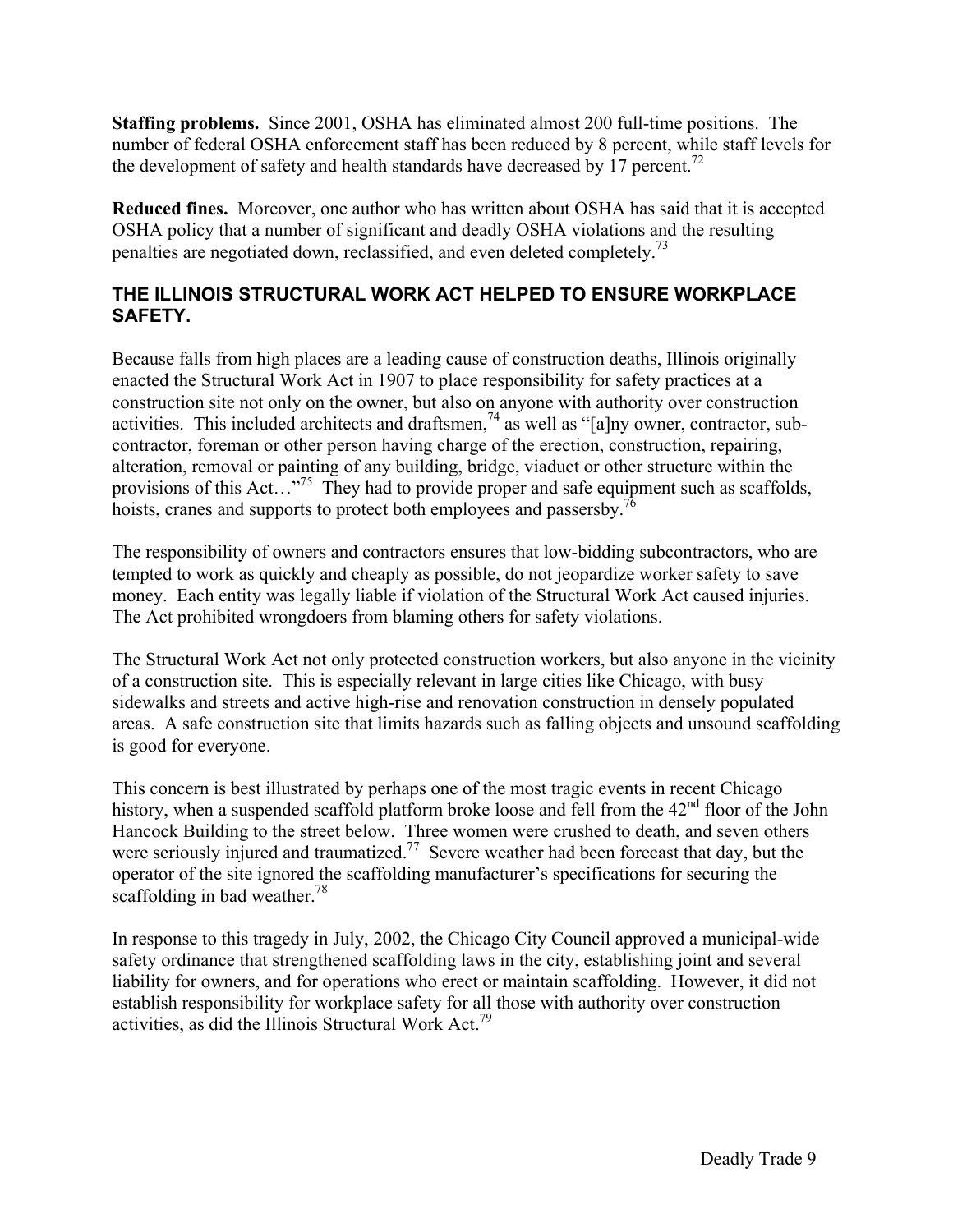#### **REPEAL OF STRUCTURAL WORK ACT IN 1995 SENT ILLINOIS CONSTRUCTION SAFETY ON ROLLERCOASTER RIDE**

At a same when other workplace fatalities in Illinois are falling to record lows, construction industry fatality rates continue to be appalling. An Illinois Department of Public Health press release in August of 2000 publicized that "Workplace Fatalities Drop to Eight Year Low."<sup>80</sup> Construction fatalities, however, had risen by 9 percent, to 48 deaths that year alone. In the ten years since the repeal of the Structural Work Act, the construction industry in Illinois has been responsible for an average 45 worker deaths per year.<sup>81</sup>

From 2001, the number of fatal injuries dropped precipitously for one year, followed by an upward spike in 2003 to 47, the same number reported two years previously. Though the number of construction deaths in Illinois had dropped for two consecutive years (from 2003 to 2005), the construction industry continues to hold the notorious distinction as leader of fatal injuries.<sup>82</sup> In fact, from 1992 through 2004, the construction industry in Illinois ranked first among all industries in workplace deaths in 9 out of the 13 years and second in the remaining 4 years.<sup>83</sup>

During the three-year period preceding the repeal of the Illinois Scaffolding Act, construction deaths constituted on average 17 percent of the total workplace deaths in Illinois. The construction industry's "share" of total fatalities increased over the next ten years to an average of one out of every five fatal injuries (or 21 percent).<sup>84</sup> In 2005, construction occupations ranked 3<sup>rd</sup> of all occupations causing the most injury-related fatalities.<sup>85</sup> The year before, construction and extraction occupations also accounted for the  $3<sup>rd</sup>$  highest number of nonfatal injury and illness cases with days away from work. 86

Today Illinois workers in the construction industry suffer injuries requiring more median days away from work than all workers nationally. Notably, in 2004 workers in the Illinois construction industry suffered injuries resulting in a median of 19 days lost from work, while nationally only a median of 10 days were lost in the construction industry. $87$ 

But the devastating impact of injuries in the Illinois construction industry is probably most clearly felt by construction laborers – the most prevalent occupation in the construction industry. Construction laborers recorded a whopping 31 median days away from work—*three times the high-risk group average*, as pictured below in Table 3.88

While nearly half (48.8 percent) of the cases involving days away from work for construction workers necessitated a worker missing 31 days or more, only 4.4 percent required missing 1 day of work.<sup>89</sup> Injuries requiring 6 to 20 days away from work comprised 15.7 percent of all categories of cases away from work.<sup>90</sup> Clearly, this data illuminates the severity of injuries which now afflict construction laborers and the recuperation period necessary before returning to work, if ever.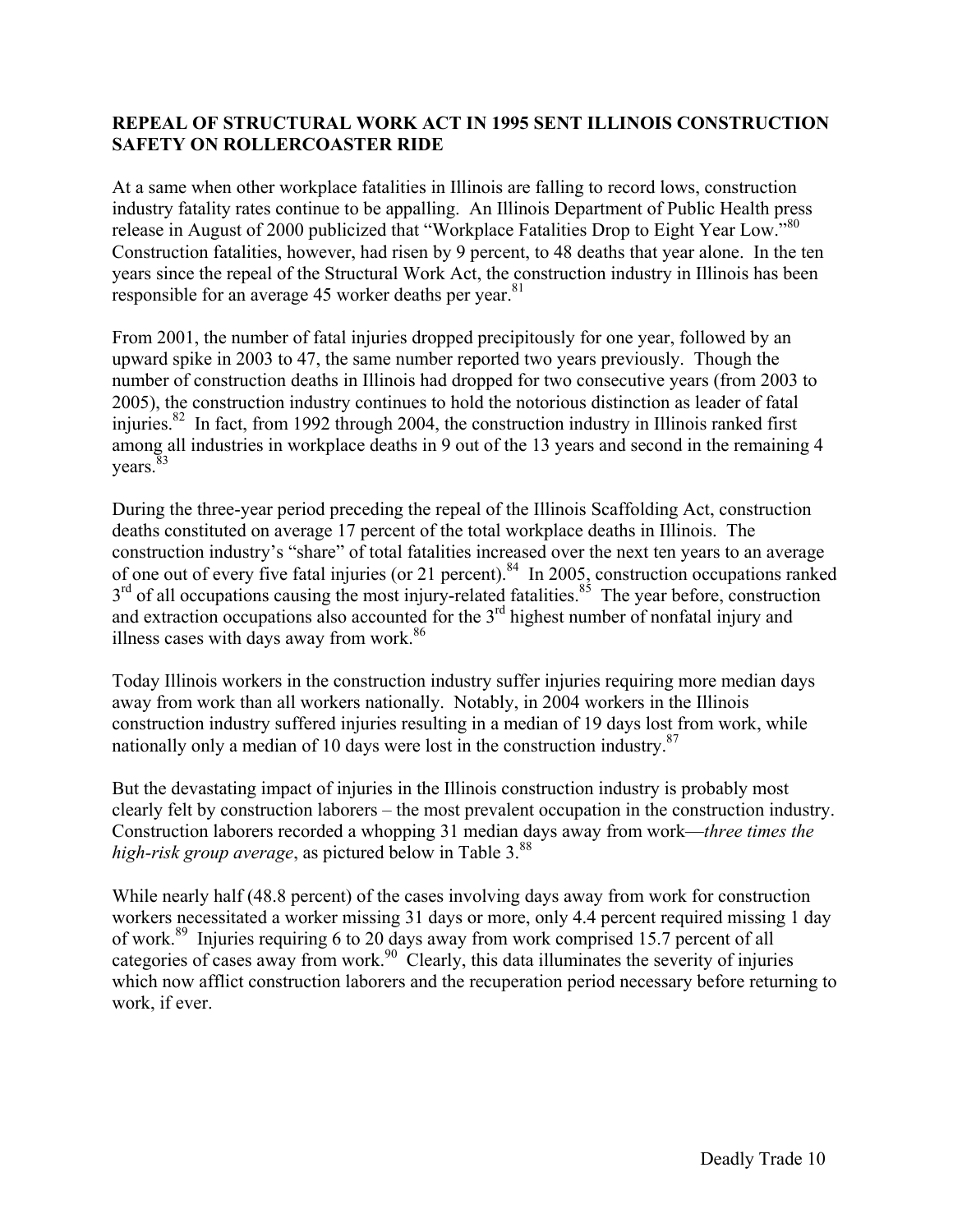**Table 3. Illinois percent of Nonfatal Occupational Injuries and Illnesses Involving Days Away from Work 1 and Selected Detailed Occupations, 2003** 

|                                                                                                                                   |                 |                       |                 |                         |                   | Number of days away from work. Cases involving |                         |                                        |
|-----------------------------------------------------------------------------------------------------------------------------------|-----------------|-----------------------|-----------------|-------------------------|-------------------|------------------------------------------------|-------------------------|----------------------------------------|
| Occupation                                                                                                                        | 1 day           | 2 days                | $3 - 5$<br>days | $6 - 10$<br>days        | $11 - 20$<br>days | $21 - 30$<br>days                              | $31$ or<br>more<br>days | Median<br>days<br>away<br>from<br>work |
| Psychiatric technician<br>(code 29-2053)                                                                                          | 35.3<br>percent | 14.7<br>percent       | 23.5<br>percent | 14.7<br>percent         |                   |                                                | 11.8<br>percent         | 3                                      |
| Psychiatric aides (code<br>31-1013)                                                                                               | 31.3<br>percent | 12.5<br>percent       | 31.3<br>percent |                         | 7.8<br>percent    | 12.5<br>percent                                | 7.8<br>percent          | 3                                      |
| Production workers, all<br>other (code 51-9199)                                                                                   | 9.5<br>percent  | 9.2<br>percent        | 11.6<br>percent | 8.5<br>percent          | 14.1<br>percent   | 10.2<br>percent                                | 36.6<br>percent         | 19                                     |
| Metal workers and<br>plastic workers, all<br>other (code 51-4199)<br>Emergency medical<br>technicians and<br>paramedics (code 29- | 9.0<br>percent  | 6.7<br>percent<br>6.7 | 15.7<br>percent | 18.0<br>percent<br>42.3 | 13.5<br>percent   |                                                | 33.7<br>percent<br>28.8 | 11                                     |
| 2041)                                                                                                                             |                 | percent               |                 | percent                 |                   |                                                | percent                 | 5                                      |
| Electrical power-line<br>installers and repairers<br>$(code 49-9051)$                                                             | 8.0<br>percent  |                       | 26.0<br>percent |                         | 12.0<br>percent   |                                                | 10.0<br>percent         | $\overline{4}$                         |
| Telecommunications<br>equipment installers<br>and repairers, except<br>line installers (code 49-<br>2022)                         | 12.5<br>percent |                       | 20.8<br>percent | 33.3<br>percent         | 20.8<br>percent   |                                                |                         | $\overline{7}$                         |
| Reservation and<br>transportation ticket<br>agents and travel clerks<br>$(code 43-4181)$                                          | 18.2<br>percent |                       | 22.7<br>percent |                         |                   | 13.6<br>percent                                | 22.7<br>percent         | $\overline{7}$                         |
| Bus drivers, transit and<br>intercity (code 53-<br>3021)                                                                          |                 |                       |                 | 12.7<br>percent         | 20.0<br>percent   |                                                | 32.7<br>percent         | 16                                     |
| Taxi drivers and<br>chauffeurs (code 53-<br>3041)                                                                                 |                 |                       |                 |                         |                   |                                                |                         | $\overline{7}$                         |
| Carpenters (code 47-<br>2031)                                                                                                     | 9.0<br>percent  | 11.4<br>percent       | 22.3<br>percent | 12.8<br>percent         | 9.0<br>percent    | 5.7<br>percent                                 | 29.9<br>percent         | 28                                     |
| <b>Construction laborers</b><br>$(code 47-2061)$                                                                                  | 4.4<br>percent  | 8.8<br>percent        | 10.0<br>percent | 6.3<br>percent          | 9.4<br>percent    | 6.9<br>percent                                 | 48.8<br>percent         | 31                                     |
| Plumbers, pipe fitters,<br>and steamfitters (code<br>$47 - 2152$                                                                  | 7.5<br>percent  | 7.5<br>percent        | 12.5<br>percent | 20.0<br>percent         | 8.8<br>percent    | 10.0<br>percent                                | 30.0<br>percent         | 30                                     |
| Butchers and meat<br>cutters (code 51-3021)                                                                                       |                 |                       |                 |                         |                   |                                                | 59.4<br>percent         | 57                                     |
| Truck drivers, heavy<br>and tractor-trailer<br>$(code 53-3032)$                                                                   | 7.6<br>percent  | 8.0<br>percent        | 21.9<br>percent | 12.2<br>percent         | 14.2<br>percent   | 8.7<br>percent                                 | 27.8<br>percent         | 11                                     |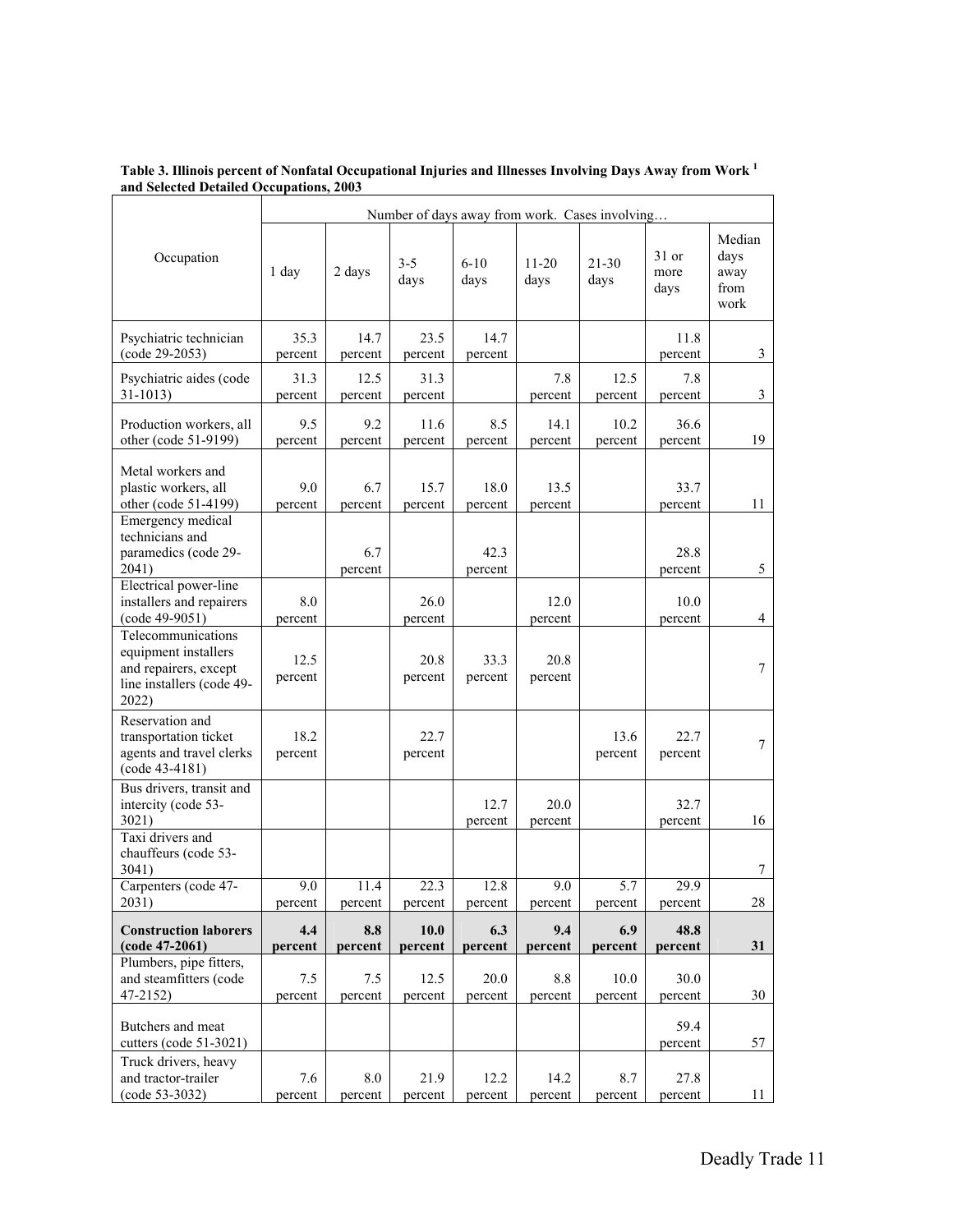| Industrial machinery<br>mechanics (code 49-<br>9041) |         |         | 20.0<br>percent |         | 17.1<br>percent |         | 37.1<br>percent | 14 |
|------------------------------------------------------|---------|---------|-----------------|---------|-----------------|---------|-----------------|----|
| Food servers, non-                                   |         |         |                 |         |                 |         |                 |    |
| restaurant (code 35-                                 |         |         |                 | 22.2    | 48.1            |         |                 |    |
| 3041)                                                |         |         |                 | percent | percent         |         |                 | 18 |
| Highway maintenance                                  |         |         |                 |         |                 |         |                 |    |
| workers (code 47-                                    |         |         |                 | 7.1     | 14.3            | 14.3    | 60.7            |    |
| 4051)                                                |         |         |                 | percent | percent         | percent | percent         | 47 |
| Total of high incidence                              | 8.4     | 7.2     | 15.1            | 12.5    | 11.4            | 6.2     | 30.1            |    |
| rate occupations                                     | percent | percent | percent         | percent | percent         | percent | percent         | 10 |

1 Days away from work include those that result in days away from work with or without job transfer or restriction.

2 Median days away from work are the measure used to summarize the varying lengths of absences from work among the cases with days away from work. Half the cases involved more days and half involved less days than a specified median. Median days away from work are represented in actual values.

NOTE: Because of rounding and data exclusion of non-classifiable responses, data may not sum to the totals. Dashes indicate data that do not meet publication guidelines. The scientifically selected probability sample used was one of many possible samples, each of which could have produced different estimates. A measure of sampling variability for each estimate is available upon request.

SOURCE: Bureau of Labor Statistics, U.S. Department of Labor, October 11, 2005 and Illinois Department of Public Health, "Occupations with High Risk of Work-Related Injuries Illinois,2003," (February 2006): 15.

### **Falls**

The construction industry in Illinois has consistently been the number one source of fatal falls, responsible for far more deadly falls than any other industry. To illustrate, from 1996 to 2004, since repeal of the Structural Work Act, the construction industry averaged 17 deaths by falling per year; the second highest average was 5 per year in the services industry.<sup>91</sup> (See Table 4 below).

- Twenty-three people died from falling at Illinois worksites in 2005. Eleven of them were working in the construction industry. Six were construction laborers, and four were roofers.<sup>92</sup>
- ! With the exception of 2000, falls have been the leading cause of death in the construction industry for the last 10 years. 93

In the three years before the original Structural Work Act was repealed, construction falls resulting in death were 48 percent of all fatal falls. In the nine years after the repeal, the average has climbed to 58 percent, with the construction industry responsible for 100 percent of fatal falls in 2003 and 80 percent in  $2004.<sup>94</sup>$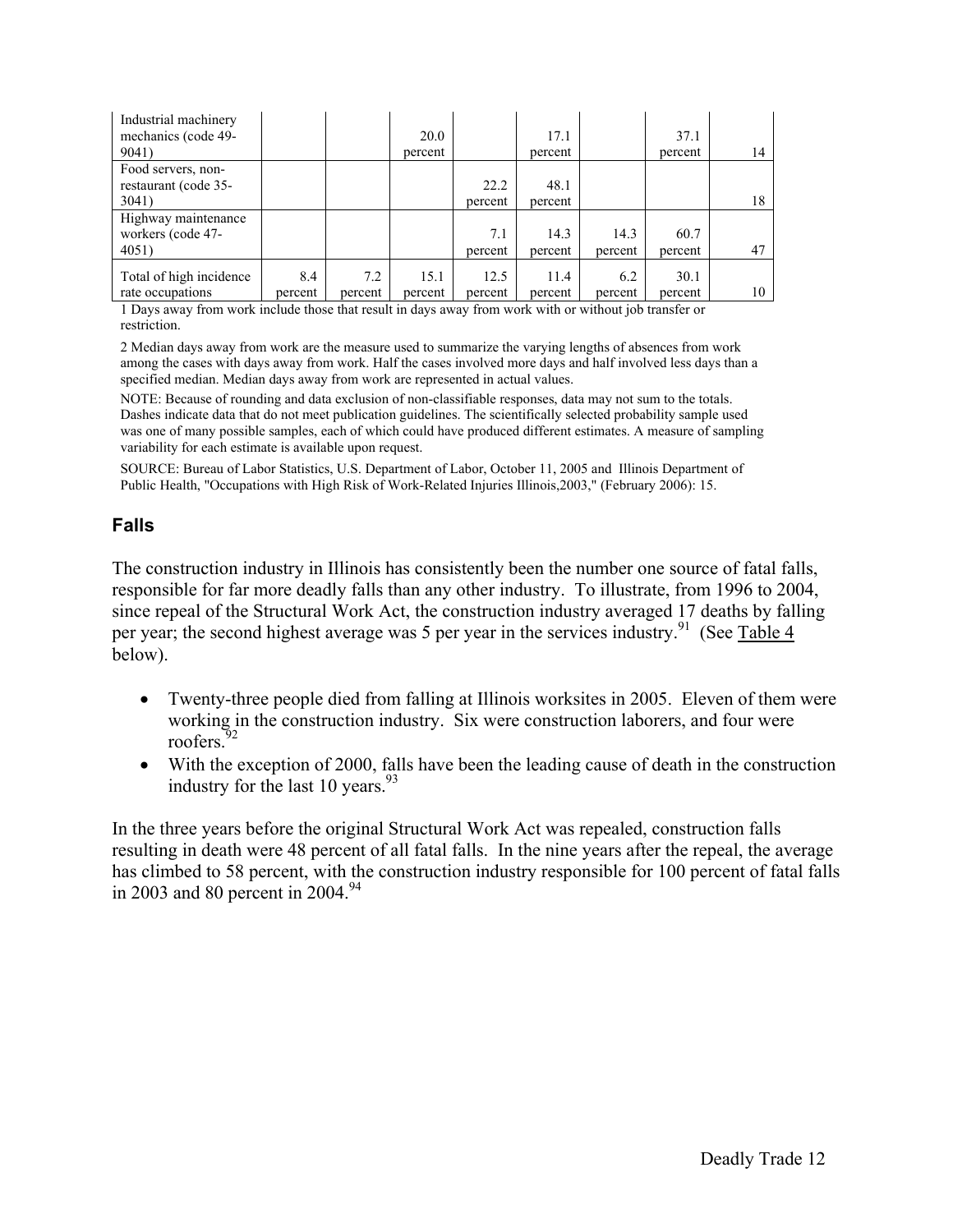|                   |              |                         |                         | Total                        |              |               |                 |
|-------------------|--------------|-------------------------|-------------------------|------------------------------|--------------|---------------|-----------------|
|                   |              |                         | fatal<br>falls          | percent of total fatal falls |              |               |                 |
|                   |              | Fatal falls             |                         |                              |              |               |                 |
|                   |              |                         |                         |                              |              |               |                 |
|                   |              |                         |                         |                              |              |               |                 |
| YEAR              | Construction | Manufacturing           | Services                |                              | Construction | Manufacturing | Services        |
|                   |              |                         |                         |                              |              |               | 17.1            |
| 1993              | 11           |                         | 6                       | 35                           | 31 percent   |               | percent         |
|                   |              |                         |                         |                              |              |               | 15.0            |
| 1994              | 20           | 6                       | 6                       | 40                           | 50 percent   | 15.0 percent  | percent         |
| 1995              | 28           | 6                       |                         | 44                           | 64 percent   | 13.6 percent  |                 |
| 3-year            |              |                         |                         |                              |              |               | 16              |
| average           | 20           | 6                       | 6                       | 40                           | 48 percent   | 14 percent    | percent         |
| 1996              | 16           | $\overline{\mathbf{3}}$ |                         | 34                           | 47 percent   | 8.8 percent   |                 |
|                   |              |                         |                         |                              |              |               | 16.7            |
| 1997              | 16           | $\overline{4}$          | 6                       | 36                           | 44 percent   | 11.1 percent  | percent         |
|                   |              |                         |                         |                              |              |               | 8.8             |
| 1998              | 17           | 6                       | 3                       | 34                           | 50 percent   | 17.6 percent  | percent         |
| 1999              | 14           | 6                       | 5                       | 29                           |              | 20.7 percent  | 17.2            |
|                   |              |                         |                         |                              | 48 percent   |               | percent<br>12.0 |
| 2000              | 14           |                         | $\overline{\mathbf{3}}$ | 25                           | 56 percent   |               | percent         |
|                   |              |                         |                         |                              |              |               | 15.4            |
| 2001              | 16           | 3                       | 6                       | 39                           | 41 percent   | 7.7 percent   | percent         |
|                   |              |                         |                         |                              |              |               | 21.4            |
| 2002              | 16           | 3                       | 6                       | 28                           | 57 percent   | 10.7 percent  | percent         |
|                   |              |                         |                         |                              | 100          |               |                 |
| 2003              | 24           |                         |                         | 24                           | percent      |               |                 |
| 2004              | 16           |                         |                         | 20                           | 80 percent   |               |                 |
| 9-year<br>average | 17           | $\overline{\mathbf{4}}$ | 5                       | 30                           | 58 percent   | 13 percent    | 16<br>percent   |

|  | Table 4. Fatal Falls, All Industries and Construction in Illinois, 1993-2004 |  |  |
|--|------------------------------------------------------------------------------|--|--|
|  |                                                                              |  |  |

Sources: Illinois Department of Public Health, "Census of Fatal Occupational Injuries in Illinois, 1993, 1994, 1995, 1996, 1997, 1998, 1999, 2000, 2001, 2002, 2003, 2004," (December 1994): 16; (April 1996): 18; (November 1996): 17; (February 1998): 17; (February 1999): 17; (October 1999): 15; (December 2000): 14; (December 2001): 13; (November 2002): 16; (November 2003): 16; (November 2004): 17; (November 2005): 15.

The statistics on nonfatal falls in Illinois present an equally alarming picture. There were 11,270 nonfatal falls in Illinois in 2005.<sup>95</sup> In 2004, the incidence rate of falls from scaffolding/staging in the construction industry in Illinois was more than triple the national rate  $(II - 12.6, US - 3.6)^{96}$ The record of nonfatal falls in Illinois is especially appalling when compared with New York, which continues to enforce its own "Scaffold Law", Labor Law Sec. 240-241. Illinois has had a higher incidence rate of nonfatal falls in construction than New York, in every year reported, as depicted below.<sup>97</sup>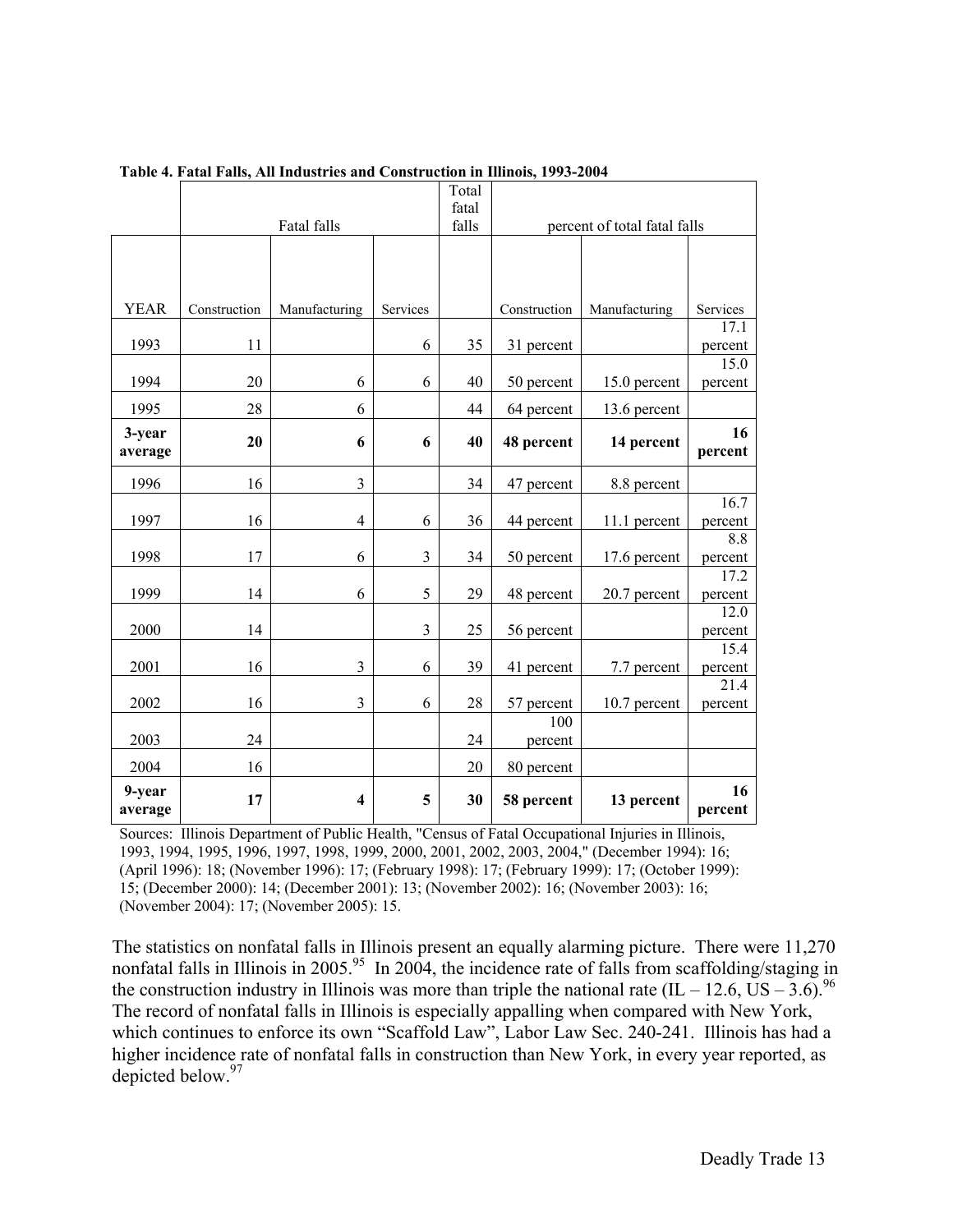|              |      | Injury and illness rate<br>per 10,000 full-time<br>workers |      |  |
|--------------|------|------------------------------------------------------------|------|--|
| <b>State</b> | 2003 | 2004                                                       | 2005 |  |
| Illinois     | 59.2 | 66.9                                                       | 64.2 |  |
| New York     | 50.7 | 63.3                                                       | 59.5 |  |

#### **Table 5. Nonfatal Falls in the Construction Industry in Illinois and New York, 2003-2005**

Source: U.S. Bureau of Labor Statistics, "Nonfatal cases involving days away from work: selected characteristics," customized table from http://data.bls.gov/cgi-bin/dsrv?ch

Furthermore, in 2005 the incidence rate of falls from a roof was more than double that of New York (IL – 6.4, NY – 2.8).<sup>98</sup>

According to a report by the Illinois Department of Public Health, "Nearly all falls are preventable and many effective measures are available to prevent work-related injuries and fatalities from falls. The occurrence of fatal falls indicates a failure in preventative practices."<sup>99</sup>

## **COSTS OF INJURIES IN CONSTRUCTION: MEASURABLE AND IMMEASURABLE**

Injuries and deaths in construction ruin lives of Illinois workers, their families and society. Some costs like medical bills and lost wages are easy to measure. But as research by the Center to Protect Workers' Rights (CPWR) has shown, these "billable" costs are just a fraction of comprehensive injury-related costs.<sup>100</sup> The non-billable costs affect not only the injured worker and their family, but the employer and society as well. Non-billable expenses for the victim can include increased need for childcare and lost income of relatives who care for the injured worker.<sup>101</sup> Employers suffer lower worker morale and productivity, among many other costs.<sup>102</sup> Finally, "[s]ociety pays in increased Social Security taxes, higher health care premiums, and reduced savings for retirement."103

Moreover, societal costs in the form of subsidized health care are greater than in other major industries given that a relatively small proportion of construction workers have health insurance.<sup>104</sup> "Just under 54 percent of construction wage-and-salary workers had health insurance provided by their employer or union in 2000," according to CPWR's findings.<sup>105</sup>

### **THE "STRUCTURAL WORK ACT" LAW DID NOT DAMAGE ILLINOIS' BUSINESS CLIMATE; HOUSING STARTS AND FUTURE CONSTRUCTION CONTRACTS IN ILLINOIS**

Neither the existence nor repeal of the scaffolding act had any impact on the construction business climate, as measured by housing starts, in Illinois. Housing starts in Illinois follow economic trends in general and have not been tied to this statute.

The following table depicts new private housing unit permits, from the period 1980 through 2006, covering a substantial period of time before, during, and after the 1995 repeal of the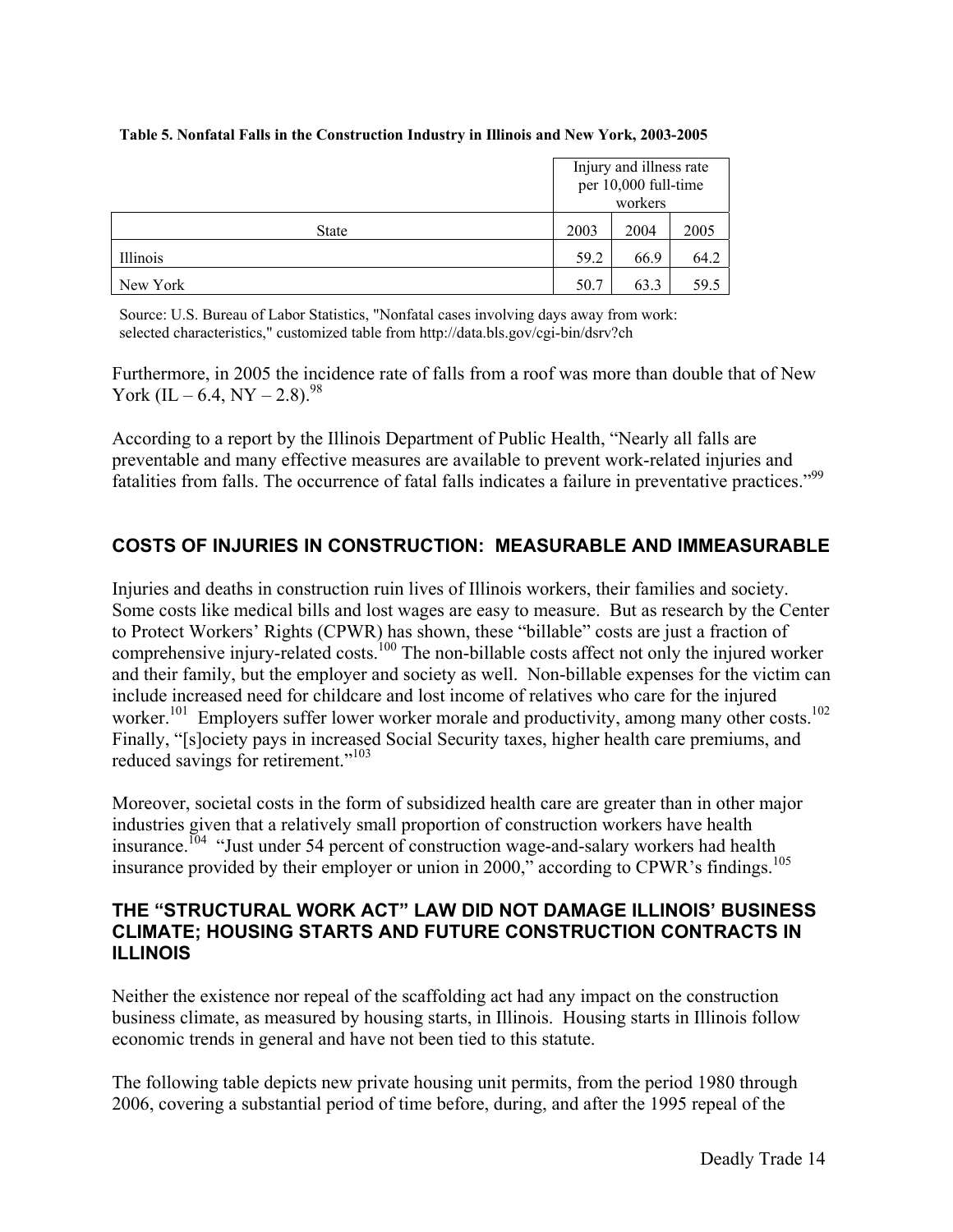Illinois Scaffolding statute. During the 5 year period immediately preceding the repeal (1991- 1995), housing starts, in the form of new permits for private construction in Illinois, *increased*  substantially – by 30.8 percent. The increase in Illinois exceeded the national and East North Central regional increases during the same time period.

| Year              | Illinois | East North<br>Central <sup>1</sup> | <b>United States</b> | Chicago <sup>2</sup> | New York |
|-------------------|----------|------------------------------------|----------------------|----------------------|----------|
|                   |          |                                    |                      |                      |          |
| 1980              | 25,226   | 124,568                            | 1,190,600            | 13,619               | 24,491   |
| 1981              | 16,356   | 85,003                             | 985,533              | 9,557                | 26,234   |
| 1982              | 18,960   | 74,498                             | 1,000,485            | 12,391               | 24,980   |
| 1983              | 29,836   | 110,815                            | 1,605,221            | 21,112               | 37,908   |
| 1984              | 30,160   | 124,225                            | 1,681,822            | 16,966               | 44,729   |
| 1985              | 38,719   | 152,502                            | 1,733,266            | 23,602               | 61,927   |
| 1986              | 51,876   | 195,076                            | 1,769,443            | 32,129               | 60,198   |
| 1987              | 50,447   | 193,530                            | 1,534,772            | 28,237               | 62,186   |
| 1988              | 49,145   | 188,527                            | 1,455,623            | 26,635               | 54,719   |
| 1989              | 42,377   | 182,679                            | 1,338,423            | 20,919               | 48,735   |
| 1990              | 38,255   | 167,901                            | 1,110,766            | 16,666               | 34,950   |
| 1991              | 32,846   | 151,520                            | 948,794              | 11,951               | 28,580   |
| 1992              | 40,430   | 179,800                            | 1,094,933            | 15,132               | 29,851   |
| 1993              | 44,742   | 191,649                            | 1,199,063            | 30,839               | 28,604   |
| 1994              | 49,290   | 211,968                            | 1,371,637            | 33,375               | 31,135   |
| 1995              | 47,467   | 207,623                            | 1,332,549            | 32,425               | 28,060   |
| 1996              | 49,592   | 221,742                            | 1,425,616            | 34,086               | 34,895   |
| 1997              | 46,323   | 209,213                            | 1,441,136            | 31,248               | 32,881   |
| 1998              | 47,984   | 226,637                            | 1,612,260            | 33,713               | 38,420   |
| 1999              | 53,974   | 241,150                            | 1,663,533            | 39,091               | 42,593   |
| 2000              | 51,944   | 226,235                            | 1,592,267            | 38,073               | 44,105   |
| 2001              | 54,839   | 231,799                            | 1,636,676            | 40,586               | 45,542   |
| 2002              | 60,971   | 239,989                            | 1,747,678            | 44,619               | 49,149   |
| 2003              | 62,211   | 249,470                            | 1,889,214            | 49,954               | 49,708   |
| 2004              | 59,753   | 245,394                            | 2,070,077            | 47,541               | 53,497   |
| 2005              | 66,942   | 233,807                            | 2,155,316            | 53,908               | 61,949   |
| 2006 <sup>3</sup> | 59,121   | 188,091                            | 1,837,287            | 46,672               | 55,253   |

**Table 7. New Privately Owned Housing Units Authorized by Building Permit, 1980-2006** 

<sup>1</sup> Illinois, Indiana, Michigan, Ohio, Wisconsin<br><sup>2</sup> 1980-2002 Chicago, 2003-2007 Chicago-Naperville-Joliet <sup>3</sup> Preliminary totals

Source: U.S. Census Bureau: Manufacturing, Mining, and Construction Statistics

"Housing units authorized by building permits" http://www.census.gov/const/www/permitsindex.html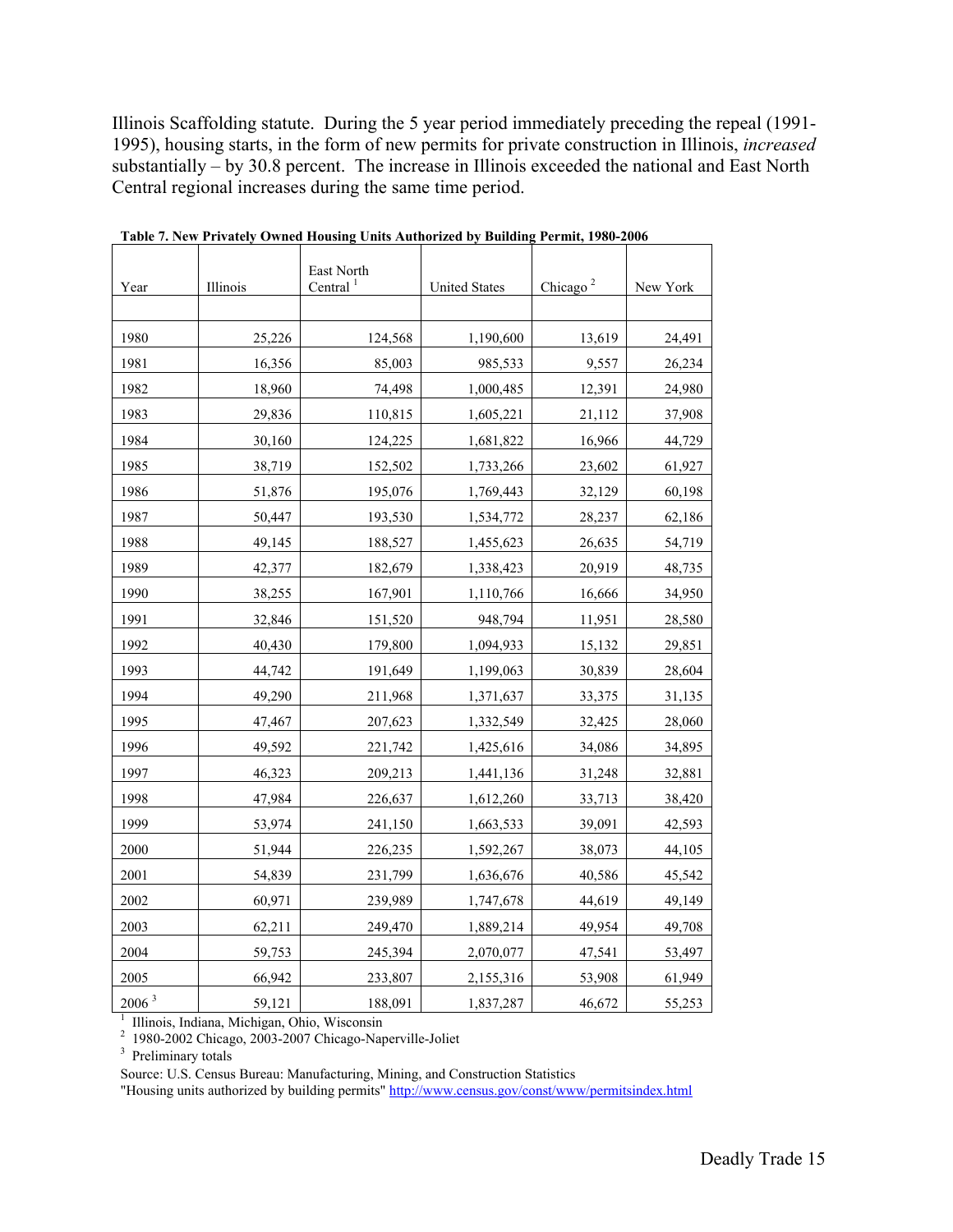As Table 8 clearly shows, the average value of new permits for private housing during the same 5-year period also rose by approximately the same level (to 34 percent) while mirroring the national trend.

| Year              | Illinois   | East North Central | <b>United States</b> | Chicago <sup>2</sup> | New York  |
|-------------------|------------|--------------------|----------------------|----------------------|-----------|
|                   |            |                    |                      |                      |           |
| 1980              | 1,086,542  | 4,991,535          | 47,156,287           | 675,113              | 925,957   |
| 1981              | 775,381    | 3,644,975          | 41,910,159           | 504,794              | 1,048,576 |
| 1982              | 909,727    | 3,167,787          | 40,491,729           | 661,339              | 1,097,328 |
| 1983              | 1,610,253  | 5,467,631          | 69,277,523           | 1,240,672            | 1,657,815 |
| 1984              | 1,716,762  | 6,265,254          | 77,661,313           | 1,007,968            | 2,424,190 |
| 1985              | 2,237,683  | 7,808,217          | 84,904,249           | 1,379,741            | 3,573,195 |
| 1986              | 3,390,808  | 11,072,496         | 98,004,563           | 2,068,949            | 3,729,937 |
| 1987              | 3,806,505  | 12,517,073         | 98,346,270           | 2,160,957            | 4,417,092 |
| 1988              | 4,057,802  | 13,195,231         | 101,624,891          | 2,232,055            | 4,016,302 |
| 1989              | 3,781,053  | 13,509,775         | 100,697,657          | 1,902,897            | 3,711,002 |
| 1990              | 3,514,914  | 13,126,307         | 86,522,244           | 1,647,055            | 2,782,142 |
| 1991              | 3,188,748  | 12,725,589         | 78,772,163           | 1,307,011            | 2,420,679 |
| 1992              | 3,961,561  | 15,859,602         | 95,539,025           | 1,610,656            | 2,597,938 |
| 1993              | 4,487,398  | 17,716,133         | 106,800,971          | 3,358,555            | 2,620,744 |
| 1994              | 5,011,762  | 20,201,655         | 123,278,316          | 3,698,369            | 2,787,332 |
| 1995              | 4,844,287  | 19,736,674         | 120,810,731          | 3,585,672            | 2,616,323 |
| 1996              | 5,198,763  | 22,145,189         | 134, 175, 811        | 3,841,138            | 3,110,079 |
| 1997              | 5,087,002  | 21,688,002         | 141,004,397          | 3,761,254            | 3,064,240 |
| 1998              | 5,618,459  | 24,797,312         | 165,265,706          | 4,264,910            | 3,826,314 |
| 1999              | 6,537,642  | 27,753,907         | 181,246,047          | 5,057,178            | 4,411,113 |
| 2000              | 6,527,956  | 27,268,710         | 185,743,681          | 5,097,209            | 4,991,529 |
| 2001              | 7,141,367  | 29,051,294         | 196,242,858          | 5,622,396            | 5,257,031 |
| 2002              | 8,545,583  | 31,492,745         | 219,188,681          | 6,754,196            | 5,915,967 |
| 2003              | 9,105,577  | 34,558,376         | 249,693,105          | 7,795,739            | 6,193,971 |
| 2004              | 9,551,086  | 36,542,636         | 292,413,691          | 8,078,870            | 6,944,613 |
| 2005              | 10,963,905 | 36,836,306         | 329,254,468          | 9,440,909            | 7,828,112 |
| 2006 <sup>3</sup> | 9,649,510  | 30,249,202         | 289,609,643          | 8,016,485            | 7,014,785 |

**Table 8. New Privately Owned Housing Units Authorized by Building Permit Valuation, 1980-2006** 

<sup>1</sup> Illinois, Indiana, Michigan, Ohio, Wisconsin<br><sup>2</sup> 1980-2002 Chicago, 2003-2007 Chicago-Naperville-Joliet <sup>3</sup> Preliminary totals

Source: U.S. Census Bureau: Manufacturing, Mining, and Construction Statistics

"Housing units authorized by building permits" http://www.census.gov/const/www/C40/table2.html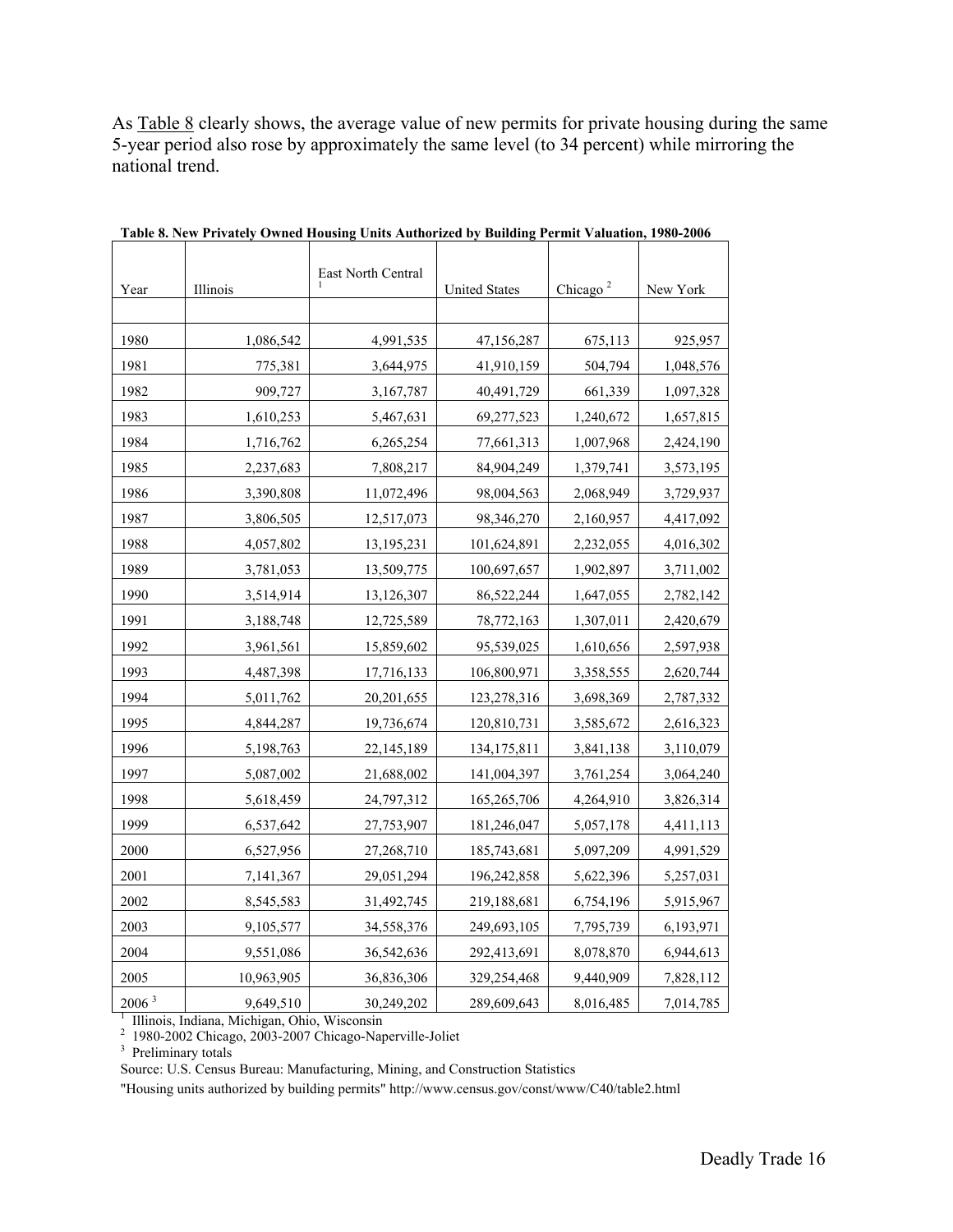Another significant measure of financial health in the construction industry is the number and value of contracts for future construction. As Table 9 illustrates, data collected by the Illinois Department of Commerce and Economic Opportunity from 1980 through 2003 indicate an upward trend in the value of future contracts both *before and after* the repeal of the Illinois Scaffolding Act in 1995.

| Year | Total  | Residential | Non-residential | Non-building |
|------|--------|-------------|-----------------|--------------|
| 1980 | 5,302  | 1,702       | 2,192           | 1,408        |
| 1981 | 4,781  | 1,579       | 2,240           | 962          |
| 1982 | 4,696  | 1,435       | 1,977           | 1,284        |
| 1983 | 6,020  | 2,338       | 2,242           | 1,439        |
| 1984 | 7,099  | 2,435       | 2,829           | 1,834        |
| 1985 | 7,301  | 2,607       | 3,027           | 1,667        |
| 1986 | 9,156  | 4,038       | 3,245           | 1,873        |
| 1987 | 10,145 | 4,416       | 3,487           | 2,243        |
| 1988 | 10,727 | 4,717       | 3,909           | 2,102        |
| 1989 | 11,992 | 4,868       | 4,544           | 2,580        |
| 1990 | 10,777 | 4,151       | 4,702           | 1,924        |
| 1991 | 9,212  | 3,907       | 3,526           | 1,779        |
| 1992 | 10,600 | 4,437       | 3,652           | 2,513        |
| 1993 | 11,174 | 4,180       | 4,922           | 2,071        |
| 1994 | 12,039 | 5,172       | 3,853           | 3,015        |
| 1995 | 11,684 | 4,626       | 4,475           | 2,586        |
| 1996 | 12,667 | 5,312       | 4,542           | 2,810        |
| 1997 | 12,703 | 5,565       | 954             | 2,182        |
| 1998 | 15,000 | 5,895       | 637             | 2,968        |
| 1999 | 16,450 | 6,608       | 6,284           | 3,558        |
| 2000 | 16,945 | 6,822       | 6,123           | 4,128        |
| 2001 | 19,393 | 7,808       | 6,960           | 4,625        |
| 2002 | 20,653 | 8,871       | 7,144           | 4,718        |
| 2003 | 18,788 | 9,737       | 5,887           | 3,164        |

**Table 9. Illinois Contracts for Future Construction (\$ millions), 1980-2003**

Source: Illinois Department of Commerce and Economic Opportunity www.igpa.uiuc.edu/abstract/Business/14\_02.htm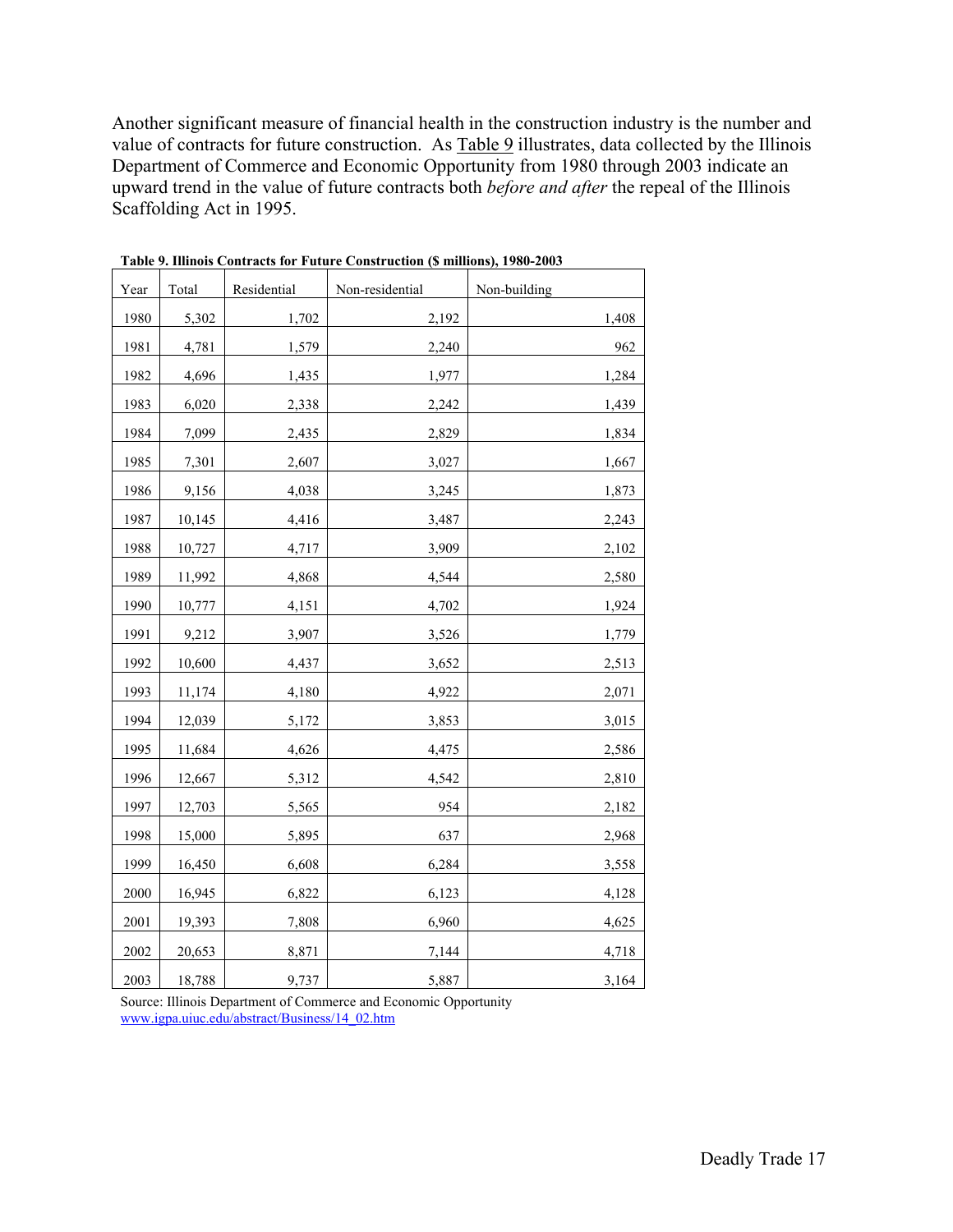#### **CONCLUSION**

While construction work is inherently dangerous, it is possible to make this trade substantially safer. The unnecessary deaths and injuries of Illinoisans in construction can stop with the realization that these accidents are not freak events: they are the result of a systemic failure to maintain workplace safety.

The repeal of the Structural Work Act removed essential safety standards, stripped injured workers of legal protections, and weakened deterrence for those responsible for a safe workplace. The repeal of this law has compounded the problems surrounding construction work. Now, due to the prevalence of day laborers in today's construction market, employers are more able than ever to ignore chronic safety concerns. Minimal OSHA inspections and fines continue to fail in their role of deterring egregious violations while the immeasurable costs of these safety lapses on individuals, families, and society continue to grow.

Illinois was one of the safest states in the nation for construction work. Workers had clearlydefined safety protections and could seek redress for violations that led to injury or death. Shoddy contractors endangering citizens could be held responsible. Now there are serious violations that go unchecked and deaths and injuries of Illinois citizens that could be prevented.

#### **NOTES**

 $\overline{a}$ 

<sup>13</sup> U.S. Bureau of Labor Statistics, "Nonfatal Occupational Injuries and Illnesses Requiring Days Away from Work, 2005," (17 November 2006): 6.<br><sup>14</sup> U.S. Bureau of Labor Statistics, "Workplace Injuries and Illnesses in 2005," (19 October 2006): 11.<br><sup>15</sup> U.S. Bureau of Labor Statistics, "Nonfatal Cases Involving Days Away From Work: Se

<sup>16</sup> Ibid.<br><sup>16</sup> Ibid.<br><sup>17</sup> Defined by the U.S. Department of Labor. U.S. Bureau of Labor Statistics, "Nonfatal Occupational Injuries and<br>Illnesses Requiring Days Away from Work, 2005," (17 November 2006): 7.

<sup>&</sup>lt;sup>1</sup> Illinois Department of Public Health, "Census of Fatal Occupational Injuries and Illnesses in Illinois, 2005,"

<sup>(</sup>December 2006): 1. 2 U.S. Bureau of Labor Statistics, "Regional and State Employment and Unemployment: December 2006," (23

January 2007): 12.<br><sup>3</sup> 749 Ill. Comp. Stat. 150/0.01-9 (1996) (repealed 1995).<br><sup>4</sup> Guy A. Toscano, "Dangerous Jobs," Compensation and Working Conditions (Summer 1997): 57-60; available<br>from www.bls.gov/iif/oshwc/cfar0020.p

<sup>&</sup>lt;sup>5</sup> Lisa Cullen, <u>A Job to Die For: Why So Many Americans are Killed, Injured or Made Ill at Work and What to Do About It (Monroe, ME: Common Courage Press, 2002), 4.</u>

<sup>&</sup>lt;sup>6</sup> Ibid, 4.<br>
<sup>7</sup> Ibid, 4.<br>
<sup>8</sup> U.S. Bureau of Labor Statistics, "National Census of Fatal Occupational Injuries in 2005," (10 August 2006): 3.<br>
<sup>9</sup> Ibid.<br>
<sup>10</sup> Ibid.<br>
<sup>11</sup> Ibid, 8.<br>
<sup>12</sup> Samuel W. Meyer and Stephen M. Pe

<sup>&</sup>lt;sup>18</sup>U.S. Bureau of Labor Statistics, "Nonfatal Occupational Injuries and Illnesses Requiring Days Away from Work, 2005," (17 November 2006): 8. <sup>19</sup> Ibid.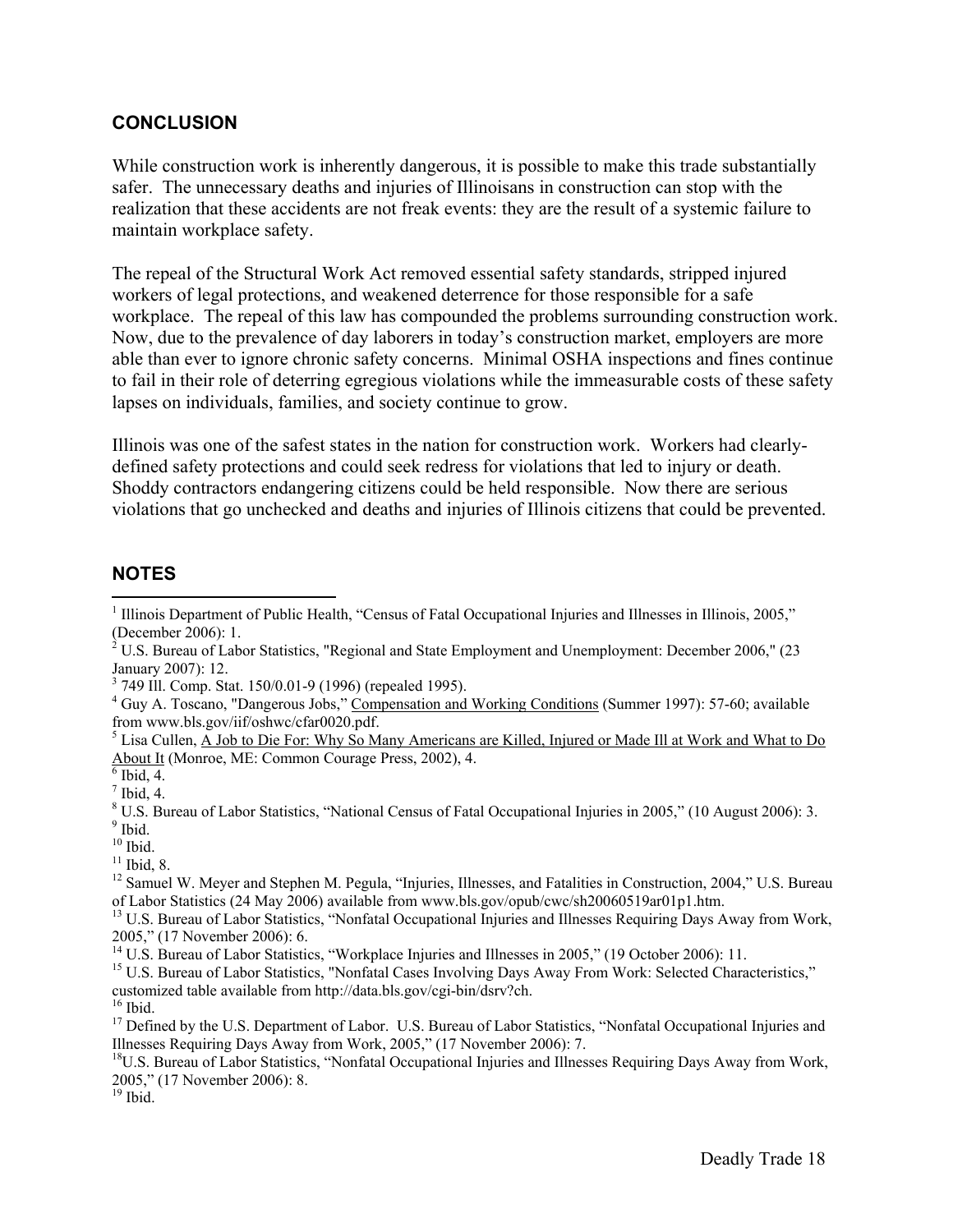<sup>20</sup> U.S. Bureau of Labor Statistics, "National Census of Fatal Occupational Injuries in 2005," (10 Aug 2006): 2.<br><sup>21</sup> Ibid.<br><sup>22</sup> Ibid.<br><sup>23</sup> U.S. Bureau of Labor Statistics, "Census of Fatal Occupational Injuries," custom

<sup>24</sup> U.S. Bureau of Labor Statistics, "Nonfatal Occupational Injuries and Illnesses Requiring Days Away from Work, 2005," (17 November 2006): 22.

<sup>25</sup> Abel Valenzuela Jr. et al., "On the Corner: Day Labor in the United States," The National Day Labor Study (January 2006): 9; available from www.sscnet.ucla.edu/issr/csup/uploaded\_files/Natl\_DayLabor-

On\_the\_Corner1.pdf<br>
<sup>26</sup> Ibid, ii.<br>
<sup>27</sup> Ibid, ii and 13.<br>
<sup>28</sup> Ibid, 12.<br>
<sup>29</sup> Ibid, 12.<br>
<sup>30</sup> Ibid, 12.<br>
<sup>31</sup> Occupational Safety and Health Act of 1970, Public Law 91-596, found at

http://www.osha.gov/pls/oshaweb/owadisp.show\_document?p\_table=OSHACT&p\_id=2743. <sup>32</sup> "OSHA's Mission," found at http://www.osha.gov/oshinfo/mission.html; Judson MacLaury, *The Occupational Safety And Health Administration, A History of its First Thirteen Years, 1971-1984*, found at

http://www.dol.gov/oasam/programs/history/mono-osha13introtoc.htm.<br><sup>33</sup> "OSHA Workers' Page," found at http://www.osha.gov/as/opa/worker/index.html; Occupational Safety and Health Act of 1970, Public Law 91-596, found at

http://www.osha.gov/pls/oshaweb/owadisp.show\_document?p\_table=OSHACT&p\_id=2743.<br><sup>34</sup> "OSHA's Mission," found at <u>http://www.osha.gov/oshinfo/mission.html</u>.<br><sup>35</sup> "OSHA Workers' Page," found at <u>http://www.osha.gov/as/opa/wo</u>

http://www.aflcio.org/issues/safety/memorial/doj\_2007.cfm.<br><sup>39</sup> Stephen Labaton, "OSHA Leaves Worker Safety in Hands of Industry," *New York Times*, April 25, 2007, found at http://www.commondreams.org/archive/2007/04/25/743; AFL-CIO, *Death on the Job: The Toll of Neglect* (April

<sup>40</sup>OSHA Part 1926 "Safety and Health Regulations for Construction" at

http://www.osha.gov/pls/oshaweb/owastand.display\_standard\_group?p\_toc\_level=1&p\_part\_number=1926&v\_desc

ription=Construction+-+ percent28Standards+-+29+CFR percent29.<br><sup>41</sup> U.S. Department of Labor, Occupational Safety & Health Administration, "Most Frequently Cited Standards,"<br>available from <u>www.osha.gov/dcsp/compliance\_ass</u>

<sup>42</sup> Josh Cable, "OSHA's top 10 features a familiar cast," Occupational Hazards [database online] (13 October, 2006); available from<br>www.occupationalhazards.com/News/Article/39309/OSHAs Top 10 Features a Familar Cast.aspx.

<sup>43</sup> Jacob Scott, Audit & Analysis Team Leader, U.S. Department of Labor – OSHA in Chicago, e-mail to the Center for Justice & Democracy sent Friday, March 30, 2007, 8:31 AM.

<sup>44</sup> U.S. Bureau of Labor Statistics, "State and Area Employment, Hours, and Earnings," customized table available from http://data.bls.gov/PDQ/outside.jsp?survey=sm.

from Hermannic 1999.<br>46 Scott.<br>46 U.S. Department of Labor, North Aurpora, IL Area Office, "Aurora OSHA Construction News" 5, no. 1 (Spring<br>47 Ibid, 3.

<sup>48</sup> Ibid, 3.<br><sup>49</sup> Ibid, 4.<br><sup>50</sup> AFL-CIO, *Death on the Job: The Toll of Neglect* (April 2007), found at http://www.aflcio.org/issues/safety/memorial/doj\_2007.cfm. <sup>51</sup> AFL-CIO, *Death on the Job: The Toll of Neglect* (April 2007), found at

http://www.aflcio.org/issues/safety/memorial/doj\_2007.cfm.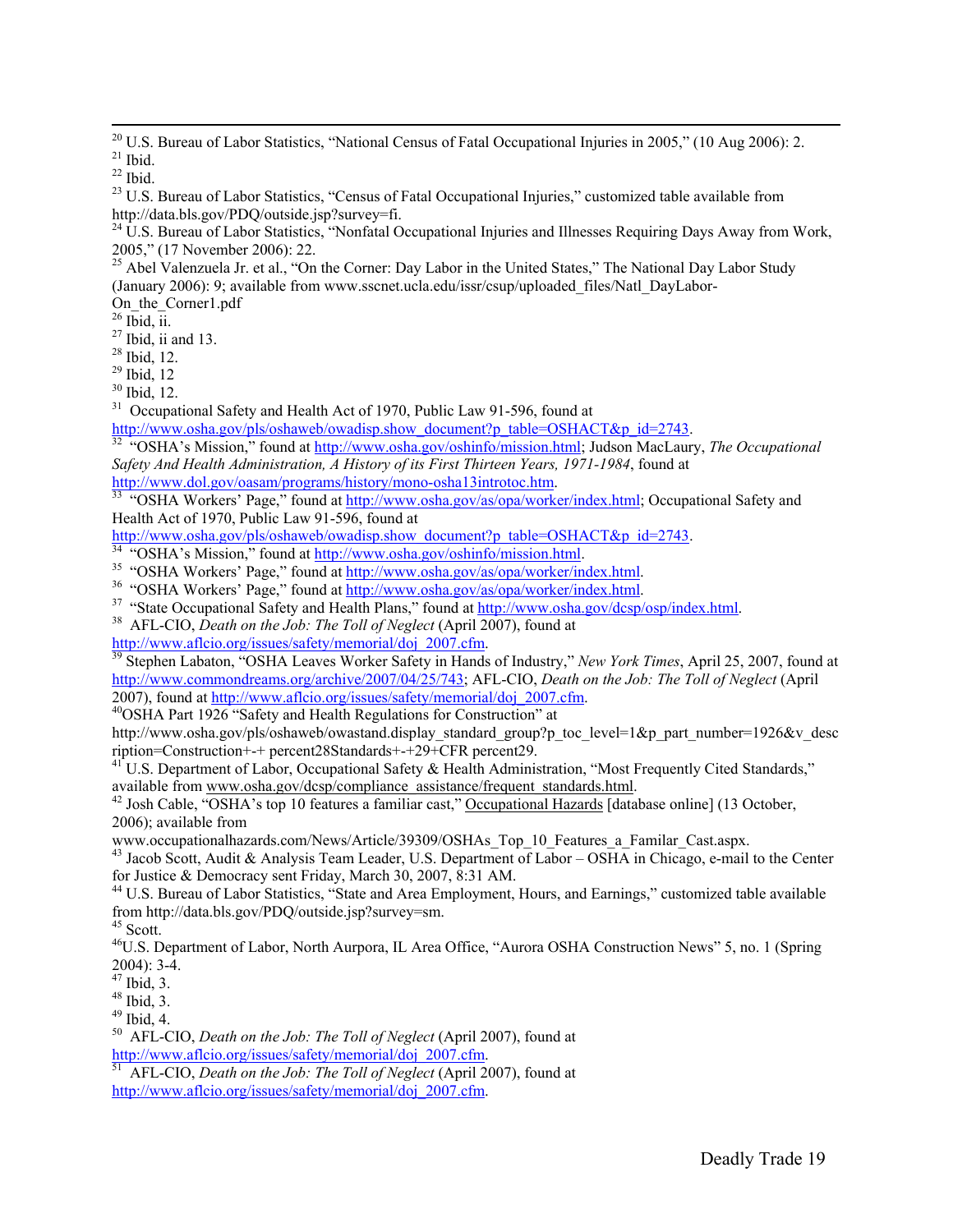<sup>54</sup> Ibid.<br><sup>55</sup> Ibid. <sup>56</sup> Cullen, 146-147.<br><sup>57</sup> Michael G. Connor, OSHA Regional Administrator in Chicago, telephone conversation with the Center for Justice & Democracy (17 April 2007).<br><sup>58</sup> Ibid.

<sup>59</sup> American Federation of Labor-Congress of Industrial Organizations, "Death on the Job: The Toll of Neglect, A National and State-by-State Profile of Worker Safety and Health in the United States," 16<sup>th</sup> ed. (April 2007):106;

available from www.aflcio.org/issues/safety/memorial/upload/doj\_2007.pdf.<br><sup>60</sup> U.S. Department of Labor, North Aurpora, IL Area Office, and "Aurora OSHA Construction News" 5, no. 1<br>(Spring 2004): 6.<br><sup>61</sup> OSHA Besisted Nati

OSHA Regional Notice, Directive No: CPL 04-00 (LEP007), "Local Emphasis Program for Fall Hazards in Construction, Region V," (1 October 2006): 2. OSHA Region V includes all of Illinois, and areas in Wisconsin,

Ohio, Indiana, Michigan, and Minnesota.<br><sup>62</sup> AFL-CIO, *Death on the Job: The Toll of Neglect* (April 2007), found at http://www.aflcio.org/issues/safety/memorial/doj 2007.cfm.

<sup>63</sup> Stephen Labaton, "OSHA Leaves Worker Safety in Hands of Industry," *New York Times*, April 25, 2007, found at http://www.commondreams.org/archive/2007/04/25/743; AFL-CIO, *Death on the Job: The Toll of Neglect* (April

<sup>64</sup> OMB Watch, "OSHA's Lack of Standard Setting under Fire," May 1, 2007, found at http://www.ombwatch.org/article/articleview/3818.

Stephen Labaton, "OSHA Leaves Worker Safety in Hands of Industry," *New York Times*, April 25, 2007, found at http://www.commondreams.org/archive/2007/04/25/743.<br><sup>66</sup> Stephen Labaton, "OSHA Leaves Worker Safety in Hands of Industry," *New York Times*, April 25, 2007, found

at http://www.commondreams.org/archive/2007/04/25/743; AFL-CIO, *Death on the Job: The Toll of Neglect* (April

2007), found at <u>http://www.aflcio.org/issues/safety/memorial/doj\_2007.cfm</u>.<br><sup>67</sup> Stephen Labaton, "OSHA Leaves Worker Safety in Hands of Industry," *New York Times*, April 25, 2007, found at http://www.commondreams.org/ar

<sup>68</sup> AFL-CIO, *Death on the Job: The Toll of Neglect* (April 2007), found at http://www.aflcio.org/issues/safety/memorial/doj 2007.cfm.

http://www.aflcio.org/issues/safety/memorial/doj\_2007.cfm. <sup>69</sup> AFL-CIO, *Death on the Job: The Toll of Neglect* (April 2007), found at

http://www.aflcio.org/issues/safety/memorial/doj\_2007.cfm.<br><sup>70</sup> AFL-CIO, *Death on the Job: The Toll of Neglect* (April 2007), found at http://www.aflcio.org/issues/safety/memorial/doj\_2007.cfm.

 $\frac{1}{71}$  AFL-CIO, *Death on the Job: The Toll of Neglect* (April 2007), found at http://www.aflcio.org/issues/safety/memorial/doj\_2007.cfm. <sup>72</sup> AFL-CIO, *Death on the Job: The Toll of Neglect* (April 2007), found at

http://www.aflcio.org/issues/safety/memorial/doj\_2007.cfm.<br>
<sup>74</sup> 749 Ill. Comp. Stat. 150/8 (1994) (repealed 1995).<br>
<sup>74</sup> 749 Ill. Comp. Stat. 150/9 (1994) (repealed 1995).<br>
<sup>76</sup> 749 Ill. Comp. Stat. 150/1 (1994) (repeale 2006); and Lorene Yue, "Hancock Lawsuits Settled: \$75 Million Agreed to in '02 Disaster that Killed 3, Hurt 7,"<br>Chicago Tribune (2 February 2006).

<sup>78</sup> Kantzavelos and Yue.<br><sup>79</sup> See Scaffolding Ordinance, City of Chicago, Chapter 13-34-020 (a).<br><sup>80</sup> Illinois Department of Public Health, "Workplace Fatalities Drop to Eight-Year Low," (17 August 2000); available from www.idph.state.il.us/public/press00/jobfatalities.htm.

<sup>52</sup> AFL-CIO, *Death on the Job: The Toll of Neglect* (April 2007), found at <br>
http://www.aflcio.org/issues/safety/memorial/doj\_2007.cfm.<br>
53 American Ecdenation of Labor Cinemate 11, 100

American Federation of Labor-Congress of Industrial Organizations, "Death on the Job: The Toll of Neglect, A National and State-by-State Profile of Worker Safety and Health in the United States," 16<sup>th</sup> ed. (April 2007): 6; available from www.aflcio.org/issues/safety/memorial/upload/doj 2007.pdf.